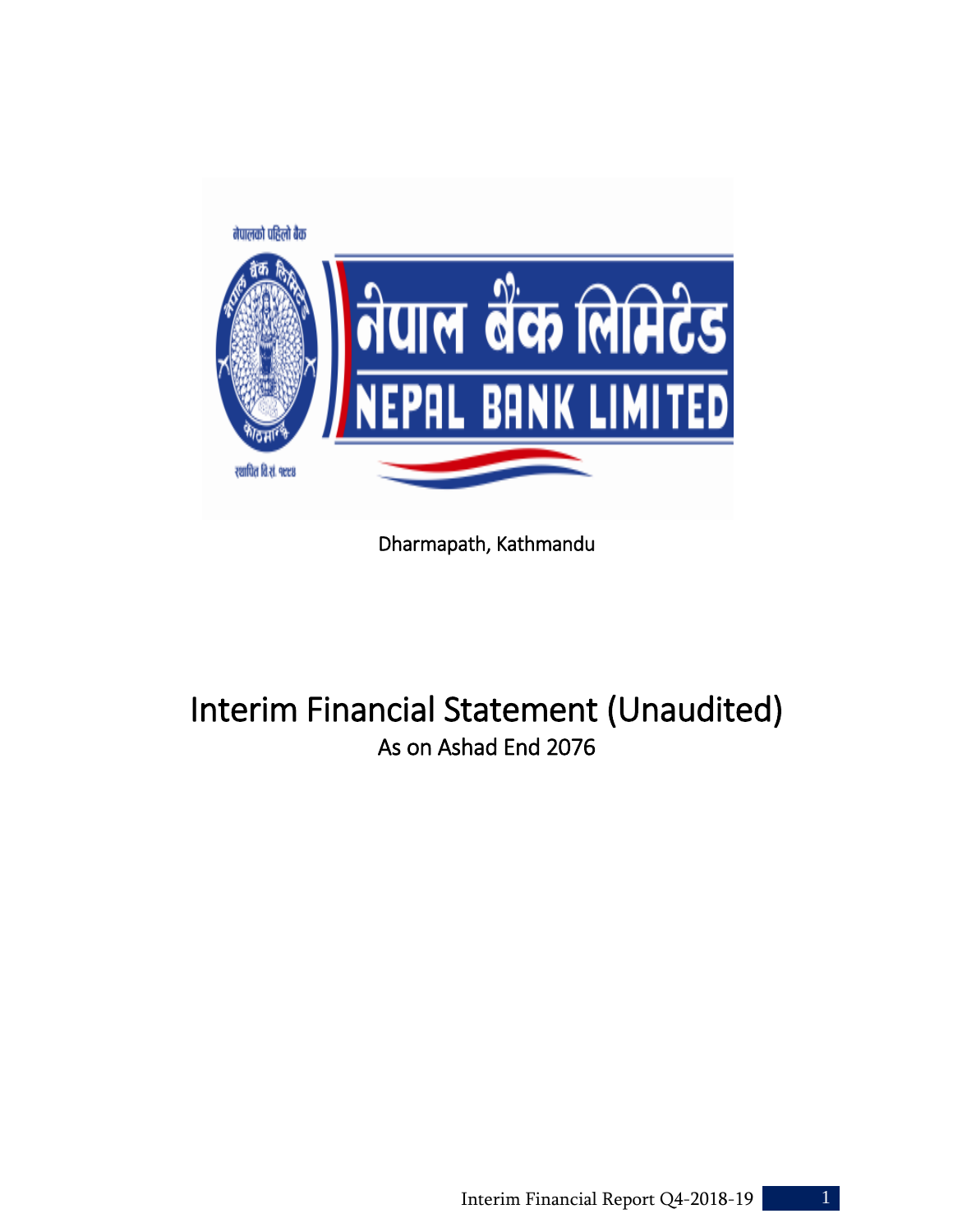

### **Condensed Statement of Financial Position (Quarterly)**

**As on Quarter ended Ashad, 2076 (Mid July of 2019)**

|                                                |                                      | <b>Figures in NPR</b>                           |
|------------------------------------------------|--------------------------------------|-------------------------------------------------|
| <b>Assets</b>                                  | <b>This Quarter</b><br><b>Ending</b> | <b>Immediate Previous</b><br><b>Year Ending</b> |
| Cash and cash equivalent                       | 10,420,849,044.65                    | 5,780,881,927                                   |
| Due from Nepal Rastra Bank                     | 10,178,321,130.70                    | 6,283,655,201                                   |
| Placement with Bank and Financial Institutions | 5,427,675,000.00                     | 2,965,493,254                                   |
| <b>Derivative Financial Instruments</b>        | 90,194,000.00                        | 18,628,000                                      |
| <b>Other Trading Assets</b>                    |                                      |                                                 |
| Loan and advances to B/FIs                     | 3,303,280,249.74                     | 2,739,470,887                                   |
| Loan and Advances to Customers                 | 92,414,064,454.06                    | 75,556,510,557                                  |
| <b>Investment Securities</b>                   | 16,475,160,470.62                    | 16,247,773,730                                  |
| <b>Current Tax Assets</b>                      | 980,408,966.97                       | 521,831,458                                     |
| <b>Investment in Subsidiaries</b>              |                                      |                                                 |
| <b>Investment</b> in Associates                |                                      |                                                 |
| <b>Investment Property</b>                     | 97,398,638.92                        | 87,007,182                                      |
| Property and Equipment                         | 11,828,044,162.15                    | 11,638,330,831                                  |
| Goodwill and Intangible assets                 | 25,527,646.45                        | 14,244,254                                      |
| <b>Deferred Tax Assets</b>                     |                                      |                                                 |
| <b>Other Assets</b>                            | 14,670,455,415.09                    | 11,613,373,760                                  |
| <b>Total Assets</b>                            | 165,911,379,179                      | 133,467,201,041                                 |
| <b>Liabilities</b>                             |                                      |                                                 |
| Due to Bank and Financial Institutions         | 1,074,497,374                        | 290,652,430                                     |
| Due to Nepal Rastra Bank                       | 41,843,286                           | 34,524,946                                      |
| <b>Derivative Financial Instruments</b>        |                                      |                                                 |
| <b>Deposits from Customers</b>                 | 117,200,788,938                      | 99,540,725,763                                  |
| <b>Borrowings</b>                              | 950,000,000                          | 109,500,000                                     |
| <b>Current Tax Liabilities</b>                 |                                      |                                                 |
| Provisions                                     | 63,277,906                           | 63,277,906                                      |
| Deferred Tax Liabilities                       | 3,705,208,378                        | 3,226,453,306                                   |
| <b>Other Liabilities</b>                       | 13,437,844,866                       | 7,230,072,524                                   |
| Debt securities issued                         |                                      |                                                 |
| <b>Subordinated Liabilities</b>                |                                      |                                                 |
| <b>Total Liabilities</b>                       | 136,473,460,749                      | 110,495,206,875                                 |
| <b>Equity</b>                                  |                                      |                                                 |
| Share Capital                                  | 9,811,148,000                        | 8,042,662,200                                   |
| <b>Share Premium</b>                           | 3,262,810,756                        | 132,836,801                                     |
| <b>Retained Earnings</b>                       | 3,018,626,817                        | (437, 190, 857)                                 |
| Reserves                                       | 13, 345, 332, 857                    | 15,233,686,022                                  |
| Total equity attributable to equity holders    | 29,437,918,430                       | 22,971,994,166                                  |
| <b>Non-controlling interest</b>                |                                      |                                                 |
| <b>Total Equity</b>                            | 29,437,918,430                       | 22,971,994,166                                  |
| <b>Total Liabilities and Equity</b>            | 165,911,379,179                      | 133,467,201,041                                 |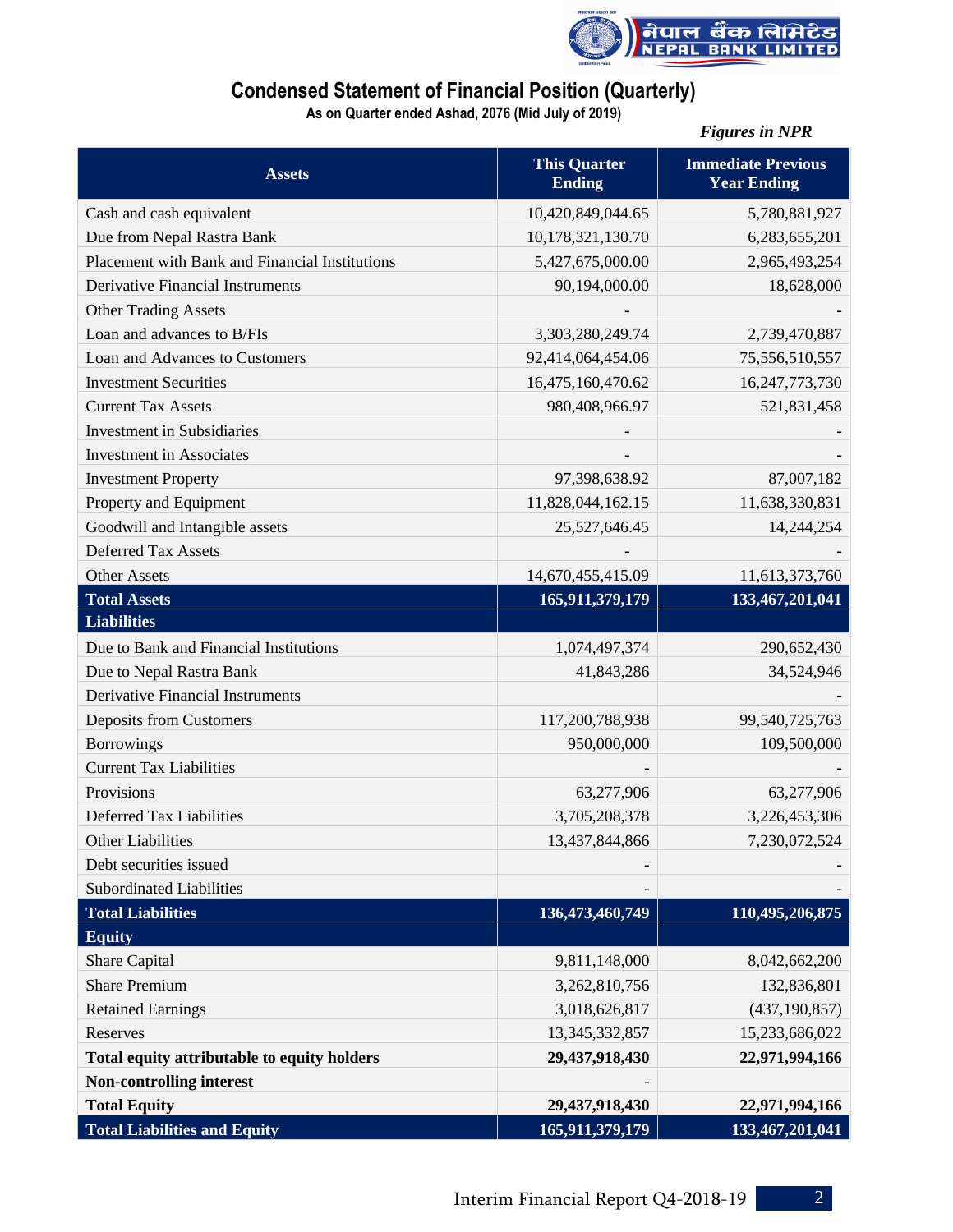

# **Condensed Statement of Profit or Loss For the Quarter ended Ashad 2076**

|                                                            |                     |                                           |                                    | <b>Figures in NPR</b>                     |
|------------------------------------------------------------|---------------------|-------------------------------------------|------------------------------------|-------------------------------------------|
|                                                            |                     | <b>Current Year</b>                       | <b>Previous Year Corresponding</b> |                                           |
| <b>Particulars</b>                                         | <b>This Quarter</b> | <b>Up to This</b><br><b>Quarter (YTD)</b> | <b>This Quarter</b>                | <b>Up to This</b><br><b>Quarter (YTD)</b> |
| Interest Income                                            | 2,793,628,795       | 10,369,650,500                            | 2,660,489,547                      | 9,229,436,342                             |
| Interest expense                                           | 1,339,752,406       | 4,190,518,727                             | 827,850,728                        | 2,841,690,284                             |
| <b>Net Interest Income</b>                                 | 1,453,876,389       | 6,179,131,773                             | 1,832,638,819                      | 6,387,746,058                             |
| Fees and Commission Income                                 | 283,654,791         | 1,038,164,818                             |                                    | 983,019,526                               |
| Fees and Commission Expense                                | 27,422,775          | 93,159,271                                | 20,870,613                         | 76,759,413                                |
| Net fee and commission income                              | 256,232,016         | 945,005,546                               | 140,209,310                        | 906,260,113                               |
| Net interest, fee and commission<br>income                 | 1,710,108,404       | 7,124,137,319                             | 1,972,848,129                      | 7,294,006,171                             |
| Net trading income                                         | 97,761,605          | 342,412,716                               | 67,169,501                         | 207,280,807                               |
| Other operating income                                     | 58,146,272          | 222,098,800                               | (596,084,904)                      | 18,892,336                                |
| <b>Total operating income</b>                              | 1,866,016,282       | 7,688,648,836                             | 1,443,932,725                      | 7,520,179,314                             |
| Impairment charge/(reversal) for loans<br>and other losses | (55, 944, 134)      | 369,819,507                               | (31,034,250)                       | (86,340,530)                              |
| Net operating income                                       | 1,921,960,415       | 7,318,829,329                             | 1,474,966,975                      | 7,606,519,844                             |
| <b>Operating Expenses</b>                                  |                     |                                           |                                    |                                           |
| Personnel Expense                                          | 218, 141, 165       | 2,114,244,009                             | (14, 403, 526)                     | 2,148,830,486                             |
| <b>Other Operating Expense</b>                             | 251,846,120         | 534,057,044                               | 228,745,480                        | 511,317,311                               |
| Depreciation and Amortization                              | 26,705,449          | 121,898,411                               | 28,450,764                         | 97,589,472                                |
| <b>Operating profit</b>                                    | 1,425,267,682       | 4,548,629,865                             | 1,232,174,257                      | 4,848,782,576                             |
| Non operating Income                                       | 3,990,903           | 79,667,538                                | 30,586,673                         | 81,894,914                                |
| Non operating expense                                      |                     |                                           | 202,257                            | 202,257                                   |
| Profit before Income tax                                   | 1,429,258,585       | 4,628,297,403                             | 1,262,558,673                      | 4,930,475,233                             |
| Income tax Expenses                                        |                     |                                           |                                    |                                           |
| <b>Current Tax</b>                                         | 147,048,030         | 1,089,911,575                             | 379,300,914                        | 1,479,489,582                             |
| Deferred Tax                                               | 915,806,513         | 926,404,946                               | 235,303,667                        | 235,303,667                               |
| Profit/(loss) for the period                               | 366,404,041         | 2,611,980,882                             | 647,954,093                        | 3,215,681,985                             |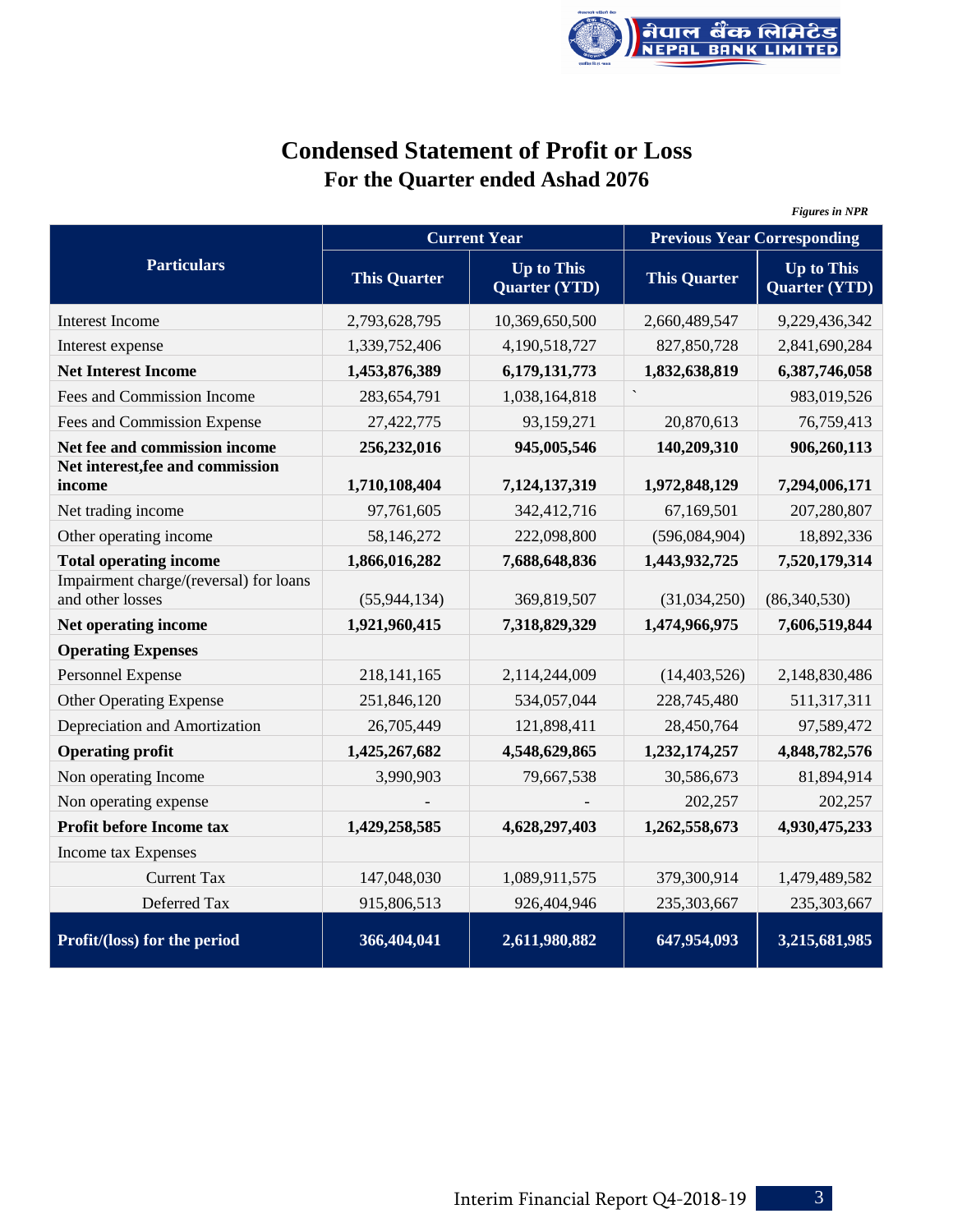

## Notes to The Financial Statements

- 1. Above financial Statements are prepared in accordance with the Nepal Financial Reporting Standards (NFRS) and certain carve-outs as issued by ICAN.
- 2. These figures may vary with the audited figures at the instance of external auditor and regulator.
- 3. Figures have been regrouped and rearranged wherever necessary.
- 4. Loans and advances consist of accrued interest receivable net of interest suspense and have been presented in net of any impairment charges. Impairment charge on loans and advances have been taken as calculated as per NRB directives using carve out no. 5 issued by Institute of Chartered Accountants of Nepal (ICAN) being higher of impairment charge calculated as per NAS 39.
- 5. Loans and advances to customers include loan to customers and Loan to Employees which have been measured at amortized cost.
- 6. Share issue expenses incurred while issuing Further Public Offering (FPO) at premium has been adjusted with share premium collected.
- 7. The provision for Defined Benefit Obligations and leave has been adjusted as per the preliminary report of the actuary.
- 8. Personnel Expenses include employee bonus provision and amortization of the Deferred employee benefits of subsidized loans provided as per Employee byelaws of the bank.
- 9. NFRS adjustments which are subject to regulatory adjustment as per NRB directives have been shown as regulatory adjustments.
- 10 Other comprehensive income includes the fair value changes of Investment and actuarial losses net of tax.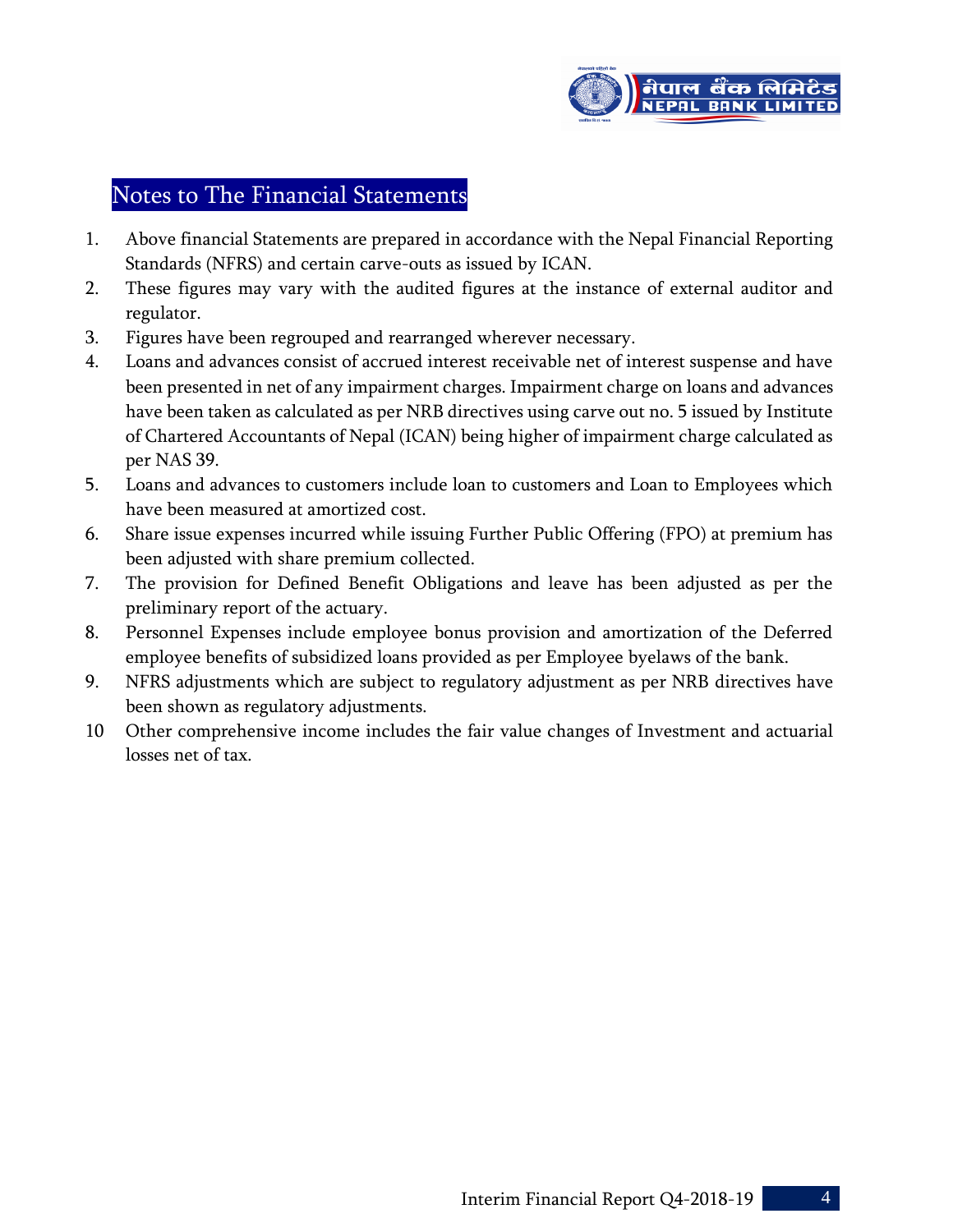

# **Statement of Comprehensive Income**

 **For the Quarter ended Ashad, 2076 (Mid July of 2019)**

|              | <b>Figures in NPR</b>                                                                                                |                                                                  |                     |                                    |                                           |  |  |  |
|--------------|----------------------------------------------------------------------------------------------------------------------|------------------------------------------------------------------|---------------------|------------------------------------|-------------------------------------------|--|--|--|
|              |                                                                                                                      |                                                                  | <b>Current Year</b> | <b>Previous Year Corresponding</b> |                                           |  |  |  |
|              | <b>Particulars</b>                                                                                                   | <b>Up to This</b><br><b>This Quarter</b><br><b>Quarter (YTD)</b> |                     | <b>This Quarter</b>                | <b>Up to This</b><br><b>Quarter (YTD)</b> |  |  |  |
|              | <b>Profit or Loss for the Period</b>                                                                                 | 366,404,041                                                      | 2,611,980,882       | 647,954,093                        | 3,215,681,985                             |  |  |  |
|              | <b>Other Comprehensive Income</b>                                                                                    |                                                                  |                     |                                    |                                           |  |  |  |
| a            | Items that will not be reclassified<br>to Profit or Loss                                                             |                                                                  |                     |                                    |                                           |  |  |  |
|              | Gains / (Losses) from investment<br>in equity instruments measured at<br>fair value                                  | 25,778,762                                                       | (323, 357, 735)     | (3,059,173,687)                    | (3,059,173,687)                           |  |  |  |
|              | Gains / (Losses) on revaluation                                                                                      |                                                                  |                     |                                    |                                           |  |  |  |
|              | Actuarial Gains / (Losses) on<br>defined benefit plans                                                               | (1,168,808,513)                                                  | (1,168,808,513)     | (1,970,499,081)                    | (1,970,499,081)                           |  |  |  |
|              | Income tax relating to above items                                                                                   | 342,908,925                                                      | 447,649,874         | 1,508,901,830                      | 1,508,901,830                             |  |  |  |
|              | <b>Net</b><br>Comprehensive<br>other<br>will<br>that<br>not<br><b>Income</b><br>be<br>reclassified to Profit or Loss | (800, 120, 826)                                                  | (1,044,516,373)     | (3,520,770,937)                    | (3,520,770,937)                           |  |  |  |
| $\mathbf b$  | Items that are or may<br>be<br>reclassified to Profit or Loss                                                        |                                                                  |                     |                                    |                                           |  |  |  |
|              | Gains (Losses) on cash flow hedge                                                                                    |                                                                  |                     |                                    |                                           |  |  |  |
|              | Exchange gains (Losses) (arising<br>from translating financial assets of<br>foreign operation)                       |                                                                  |                     |                                    |                                           |  |  |  |
|              | Income tax relating to above items                                                                                   |                                                                  |                     |                                    |                                           |  |  |  |
|              | Comprehensive<br><b>Net</b><br>other<br>Income that are or may be<br>reclassified to Profit or Loss                  |                                                                  |                     |                                    |                                           |  |  |  |
|              | Share of other comprehensive<br>income of associate accounted as<br>per equited method                               |                                                                  |                     |                                    |                                           |  |  |  |
|              | Other Comprehensive income<br>for the period, net of income tax                                                      | (800, 120, 826)                                                  | (1,044,516,373)     | (3,520,770,937)                    | (3,520,770,937)                           |  |  |  |
| period       | Total Comprehensive income for the                                                                                   | (433,716,785)                                                    | 1,567,464,509       | (2,872,816,845)                    | (305, 088, 953)                           |  |  |  |
|              | Profit attributable to:                                                                                              |                                                                  |                     |                                    |                                           |  |  |  |
|              | Equity shareholder of the bank                                                                                       | (433,716,785)                                                    | 1,567,464,509       | (2,872,816,845)                    | (305, 088, 953)                           |  |  |  |
|              | Non controlling interest                                                                                             |                                                                  |                     |                                    |                                           |  |  |  |
| <b>Total</b> |                                                                                                                      | (433, 716, 785)                                                  | 1,567,464,509       | (2,872,816,845)                    | (305, 088, 953)                           |  |  |  |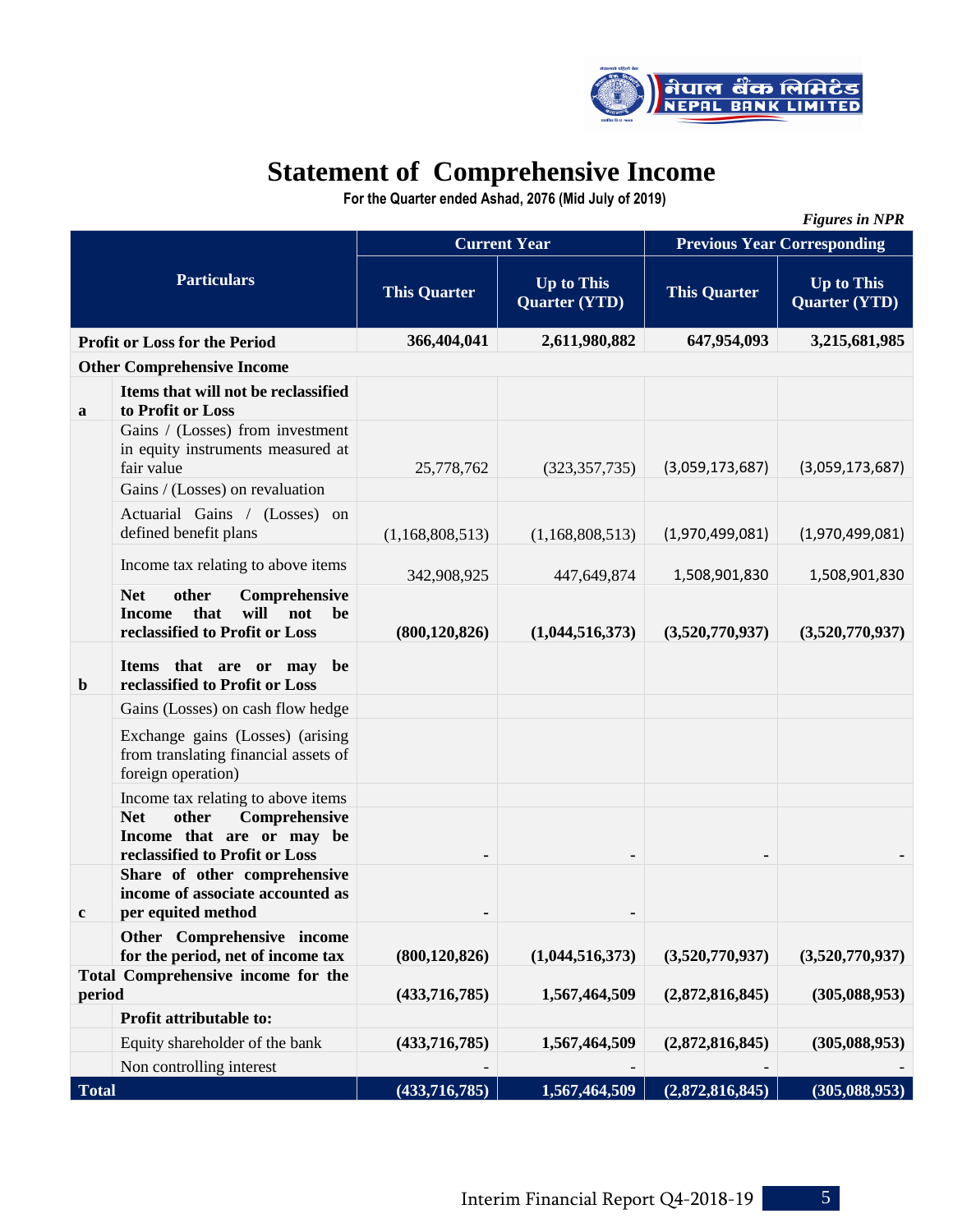

# Ratios as per NRB Directive

|                                            |                            | <b>Current Year</b>                       | <b>Previous Year</b><br><b>Corresponding</b> |                                           |  |
|--------------------------------------------|----------------------------|-------------------------------------------|----------------------------------------------|-------------------------------------------|--|
| <b>Particulars</b>                         | <b>This</b><br>Quarte<br>r | <b>Up to This</b><br><b>Quarter (YTD)</b> | <b>This</b><br><b>Quarter</b>                | <b>Up to This</b><br><b>Quarter (YTD)</b> |  |
| <b>Earning Per share</b>                   |                            |                                           |                                              |                                           |  |
| <b>Basic Earning Per Share</b>             |                            | 27.15                                     |                                              | 39.98                                     |  |
| <b>Annualized Basic Earning Per Share</b>  |                            | 27.15                                     |                                              | 39.98                                     |  |
| Diluted earning per share                  |                            | 27.15                                     |                                              | 39.98                                     |  |
| <b>Ratio as per NRB Directives</b>         |                            |                                           |                                              |                                           |  |
| Ratios as per NRB Directives               |                            |                                           |                                              |                                           |  |
| Capital fund to RWA                        |                            | 17.41%                                    |                                              | 11.27%                                    |  |
| Non-Performing Loan (NPL) to total<br>loan |                            | 2.58%                                     |                                              | 3.37%                                     |  |
| Total Loan Loss provision to Total NPL     |                            | 115.95%                                   |                                              | 105.99%                                   |  |
| Cost of Funds                              |                            | 5.50%                                     |                                              | 2.99%                                     |  |
| Credit to Deposit Ratio                    |                            | 70.17%                                    |                                              | 69.63%                                    |  |
| <b>Base Rate</b>                           |                            | 7.98%                                     |                                              | 7.03%                                     |  |
| <b>Interest Rate Spread</b>                |                            | 4.45%                                     |                                              | 4.99%                                     |  |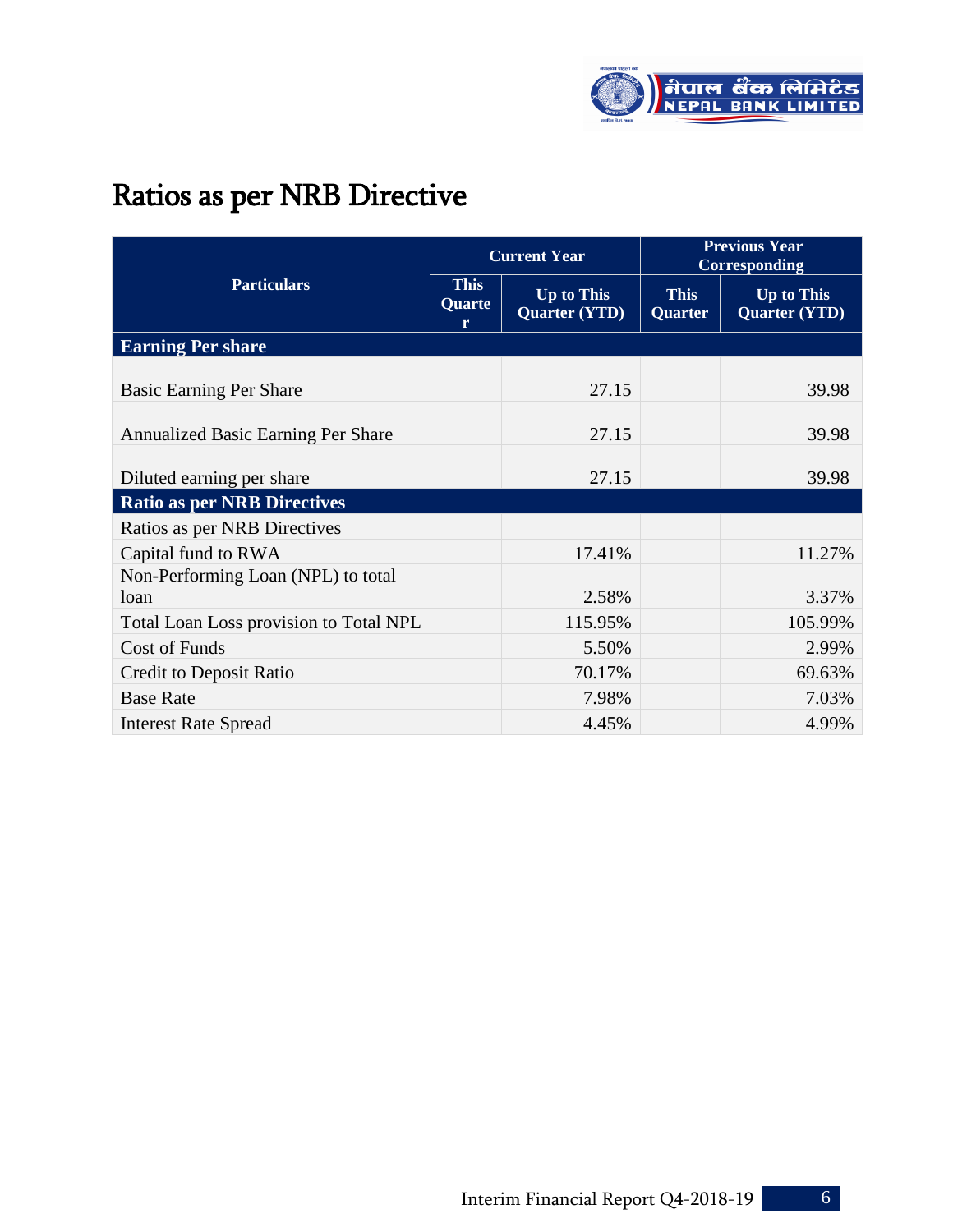

## **Statement of Distributable Profit or Loss For the Quarter Ended Ashad 2076**

|                                                          | <b>Figures in NPR</b> |
|----------------------------------------------------------|-----------------------|
| <b>Particulars</b>                                       | <b>Amount</b> (Rs)    |
| Net Profit for the quarter ended Ashad 2076              | 2,611,980,882         |
| 1. Appropriations                                        |                       |
| 1.1 Profit required to be appropriated to statutory      |                       |
| reserve                                                  | 582,520,642           |
| a. General Reserve                                       | 522,396,176           |
| b. Capital Redemption Reserve                            |                       |
| c. Exchange Fluctuation Fund                             |                       |
| d. Corporate Social Responsibity Fund                    | 26,119,809            |
| e. Employees Training Fund                               | 34,004,657            |
| f. Other                                                 |                       |
| 1.2 Profit required to be transfer to Regulatory Reserve | (1,421,823,352)       |
| a. Transfer to Regulatory Reserve                        | 29,271,600            |
| b. Transfer from Regulatory Reserve                      | (1,451,094,952)       |
| Net Profit for quarter end Ashad 2076 available for      |                       |
| distribution                                             | 3,451,283,592         |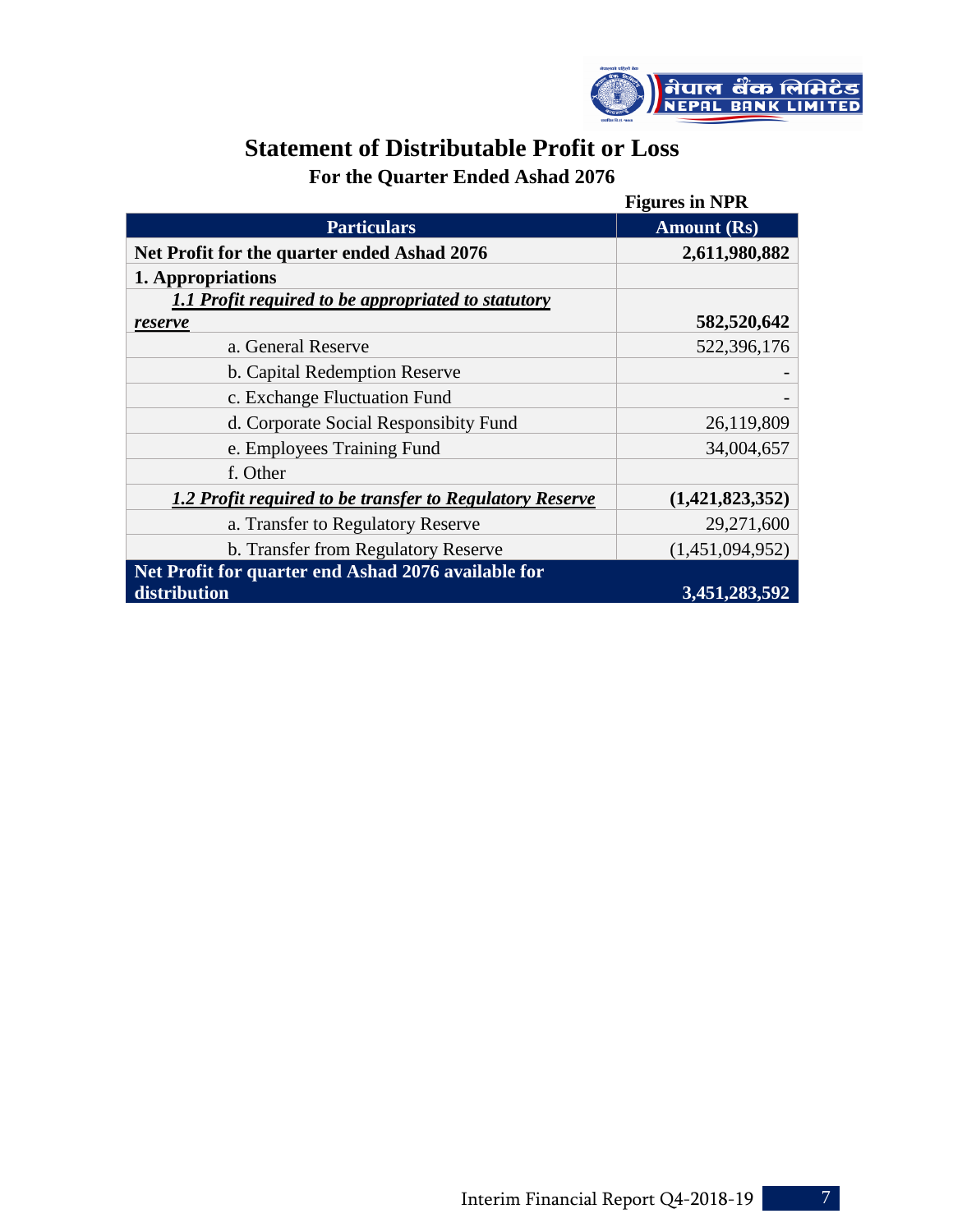

# Condensed Consolidated Statement of Changes in Equity<br>For the Period (From Shrawan 1 2075 to Ashad End 2076) ended Ashad End 2076

Attributable to equity holders of the Bank

| <b>Particulars</b>                          | Share<br>Capital | Share<br>premium         | General<br>reserve | Exchange<br>equalisation<br>reserve | Regulatory<br>Reserve | Fair Value<br>Reserve | Revaluation<br>Reserve | Retained<br>earning | Other<br>reserve                       | Total           | 60.<br>$rac{1}{3}$<br>ontrol<br>intere | equity<br><b>Total</b> |
|---------------------------------------------|------------------|--------------------------|--------------------|-------------------------------------|-----------------------|-----------------------|------------------------|---------------------|----------------------------------------|-----------------|----------------------------------------|------------------------|
| <b>Balance at 1 Shrawan 2074</b>            | 8,042,662,200    | 132,836,801              | 3,261,040,645      | 86,786,914                          |                       | 4,895,685,326         | 7,761,988,650          | (2,234,912,861)     | 1,127,947,685                          | 23,074,035,359  |                                        | 23,074,035,359         |
| Profit for the period                       |                  |                          | 643,136,396        |                                     | 2,589,021,283         | (455,380,775)         | (18, 397, 329)         | 1,797,722,004       | (1, 137, 371, 836)                     | 3,418,729,743   |                                        | 3,418,729,743          |
| Other comprehensive income                  |                  |                          |                    |                                     |                       | (2, 141, 421, 581)    |                        |                     | (1,379,349,357)                        | (3,520,770,937) |                                        | (3,520,770,937)        |
| <b>Total Comprehensive income</b>           | ٠                | $\overline{\phantom{a}}$ | 643,136,396        | $\omega_{\rm{eff}}$                 | 2,589,021,283         | (2,596,802,356)       | (18, 397, 329)         | 1,797,722,004       | (2, 516, 721, 193)                     | (102, 041, 194) |                                        | (102, 041, 194)        |
| Share Issued                                |                  |                          |                    |                                     |                       |                       |                        |                     |                                        |                 |                                        |                        |
| Share based payments                        | ۰                |                          |                    |                                     |                       |                       |                        | $\overline{a}$      |                                        |                 |                                        |                        |
| Dividends to equity holders                 |                  |                          |                    |                                     |                       |                       |                        |                     |                                        |                 |                                        |                        |
| Bonus shares issued                         |                  |                          |                    |                                     |                       |                       |                        |                     |                                        |                 |                                        |                        |
| Cash dividend paid                          |                  |                          |                    |                                     |                       |                       |                        |                     |                                        |                 |                                        |                        |
| Other                                       |                  |                          |                    |                                     |                       |                       |                        |                     |                                        |                 |                                        |                        |
| Total contributions by and<br>distributions |                  |                          |                    |                                     |                       |                       |                        |                     |                                        |                 |                                        |                        |
| Balance at 32 Asadh 2075                    | 8,042,662,200    | 132,836,801              | 3,904,177,041      | 86,786,914                          | 2,589,021,283         | 2,298,882,970         | 7,743,591,321          | (437, 190, 857)     | (1,388,773,507)                        | 22,971,994,166  |                                        | 22,971,994,166         |
| Balance at 1 Shrawan 2075                   | 8,042,662,200    | 132,836,801              | 3,904,177,041      | 86,786,913.55                       | 2,589,021,283         | 2,298,882,970         | 7,743,591,321          |                     | $(437, 190, 857)$ $(1, 388, 773, 508)$ | 22,971,994,165  |                                        | 22,971,994,165         |
| Profit for the period                       |                  |                          | 522,396,176        |                                     | (1,421,823,352)       |                       |                        | 2,611,980,882       | 55,590,384                             | 1,768,144,091   |                                        | 1,768,144,091          |
|                                             |                  |                          |                    |                                     |                       |                       |                        |                     |                                        |                 |                                        |                        |

| Profit for the period                       |               |               | 522,396,176   |            | (1,421,823,352)    |                 |               | 2,611,980,882 | 55,590,384      | 1,768,144,091                                    | 1,768,144,091   |
|---------------------------------------------|---------------|---------------|---------------|------------|--------------------|-----------------|---------------|---------------|-----------------|--------------------------------------------------|-----------------|
| Other comprehensive income                  |               |               |               |            |                    | (226, 350, 414) |               |               | (818, 165, 959) | (1,044,516,373)                                  | (1,044,516,373) |
| <b>Total Comprehensive income</b>           |               |               | 522,396,176   |            | (1, 421, 823, 352) | (226, 350, 414) |               | 2,611,980,882 | (762, 575, 575) | 723,627,717                                      | 723,627,717     |
| share issued                                | 1,768,485,800 | 3,129,973,956 |               |            |                    |                 |               |               |                 | 4,898,459,756                                    | 4,898,459,756   |
| Share based payments                        |               |               |               |            |                    |                 |               |               |                 |                                                  |                 |
| Dividends to equity holders                 |               |               |               |            |                    |                 |               |               |                 |                                                  |                 |
| Bonus shares issued                         |               |               |               |            |                    |                 |               |               |                 |                                                  |                 |
| Cash dividend paid                          |               |               |               |            |                    |                 |               |               |                 |                                                  |                 |
| Other                                       |               |               |               |            |                    |                 |               | 843,836,792   |                 | 843, 836, 792                                    | 843, 836, 792   |
| Total contributions by and<br>distributions | 1,768,485,800 | 3,129,973,956 |               |            |                    |                 |               | 843, 836, 792 |                 | 5,742,296,547                                    | 5,742,296,547   |
| Balance at 31st Asadh 2076                  | 9,811,148,000 | 3,262,810,756 | 4,426,573,218 | 86,786,914 | 1,167,197,931      | 2,072,532,556   | 7,743,591,321 |               |                 | 3,018,626,817   (2,151,349,082)   29,437,918,430 | 29,437,918,430  |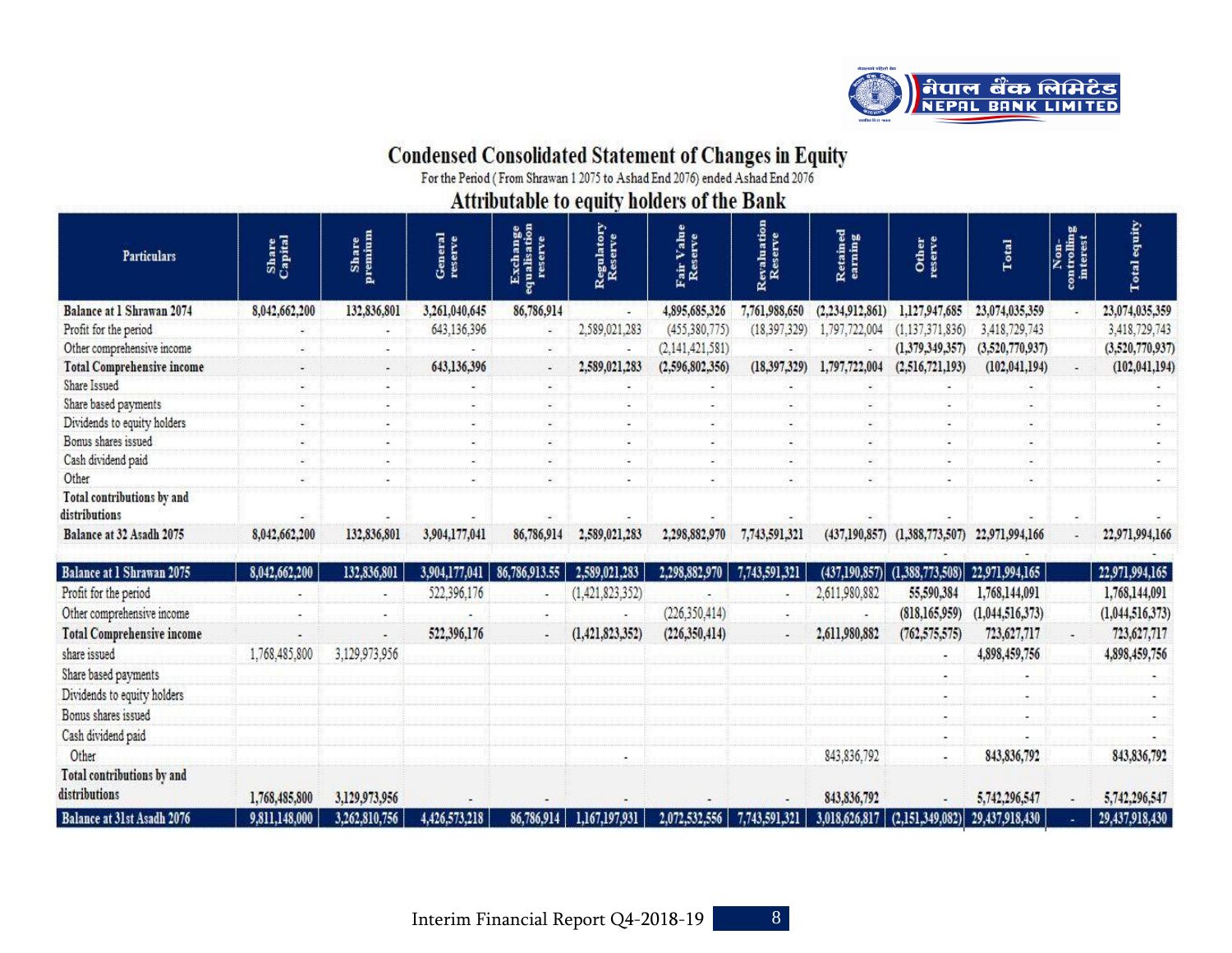

# **Statement of Cash Flows**

## **For the period (From Shrawan 1, 2075 to Ashad 31, 2076) ended Ashad 31, 2076**

*Figures in NPR* 

| <b>Particulars</b>                                                         | <b>Up to This Quarter</b> | Corresponding<br><b>Previous Year Upto</b><br><b>This Quarter</b> |
|----------------------------------------------------------------------------|---------------------------|-------------------------------------------------------------------|
| <b>CASH FLOWS FROM OPERATING</b><br><b>ACTIVITIES</b>                      |                           |                                                                   |
| Interest received                                                          | 10,367,809,210            | 9,139,941,793                                                     |
| Fees and other income received                                             | 1,038,164,818             | 982,898,834                                                       |
| Dividend received                                                          |                           |                                                                   |
| Receipts from other operating activities                                   | 238,945,244               | 296,300,580                                                       |
| Interest paid                                                              | (4,190,518,727)           | (2,841,665,084)                                                   |
| Commission and fees paid                                                   | (93, 159, 271)            | (76, 759, 413)                                                    |
| Cash payment to employees                                                  | (1,697,306,069)           | (2,815,894,626)                                                   |
| Other expense paid                                                         | (534, 057, 044)           | (465, 375, 189)                                                   |
| Operating cash flows before changes in operating<br>assets and liabilities | 5,129,878,160             | 4,219,446,894                                                     |
|                                                                            |                           |                                                                   |
| (Increase)/Decrease in operating assets                                    |                           |                                                                   |
| Due from Nepal Rastra Bank                                                 | (3,894,665,929)           | 7,104,884,644                                                     |
| Placement with Bank and Financial Institutions                             | (2,462,181,746)           | 108,527,044                                                       |
| Other trading assets                                                       |                           |                                                                   |
| Loans and advances to bank and financial institutions                      | (536, 137, 940)           | (577, 682, 489)                                                   |
| Loans and advances to customers                                            | (17,762,220,599)          | (4,397,100,765)                                                   |
| Other assets                                                               | (2,394,789,815)           | (4,890,390,007)                                                   |
| Increase/(Decrease) in operating liabilities                               |                           |                                                                   |
| Due to bank and financial institutions                                     | 783,844,945               | 55,266,721                                                        |
| Due to Nepal Rastra Bank                                                   | 7,318,340                 | 22,029,946                                                        |
| Deposit from customers                                                     | 17,660,063,175            | 5,832,097,220                                                     |
| <b>Borrowings</b>                                                          | 840,500,000               | 109,500,000                                                       |
| Other liabilities                                                          | 4,622,714,127.54          | (2,413,762,050)                                                   |
| Net cash flow from operating activities before tax<br>paid                 | 1,994,322,717             | 5,172,817,159                                                     |
| Income taxes paid                                                          | (1,440,000,000)           | (1,340,000,000)                                                   |
| Net cash flow from operating activities                                    | 554,322,717               | 3,832,817,159                                                     |
| <b>CASH FLOW FROM INVESTING ACTIVITIES</b>                                 |                           |                                                                   |
| Purchase of investment securities                                          | (550, 744, 475)           | (3,862,607,971)                                                   |
| Receipts from sale of investment securities                                |                           | 481,443,446                                                       |
| Purchase of property and equipment                                         | (288, 300, 806)           | (216, 612, 281)                                                   |
| Receipt from the sale of property and equipment                            | 2,870,177                 |                                                                   |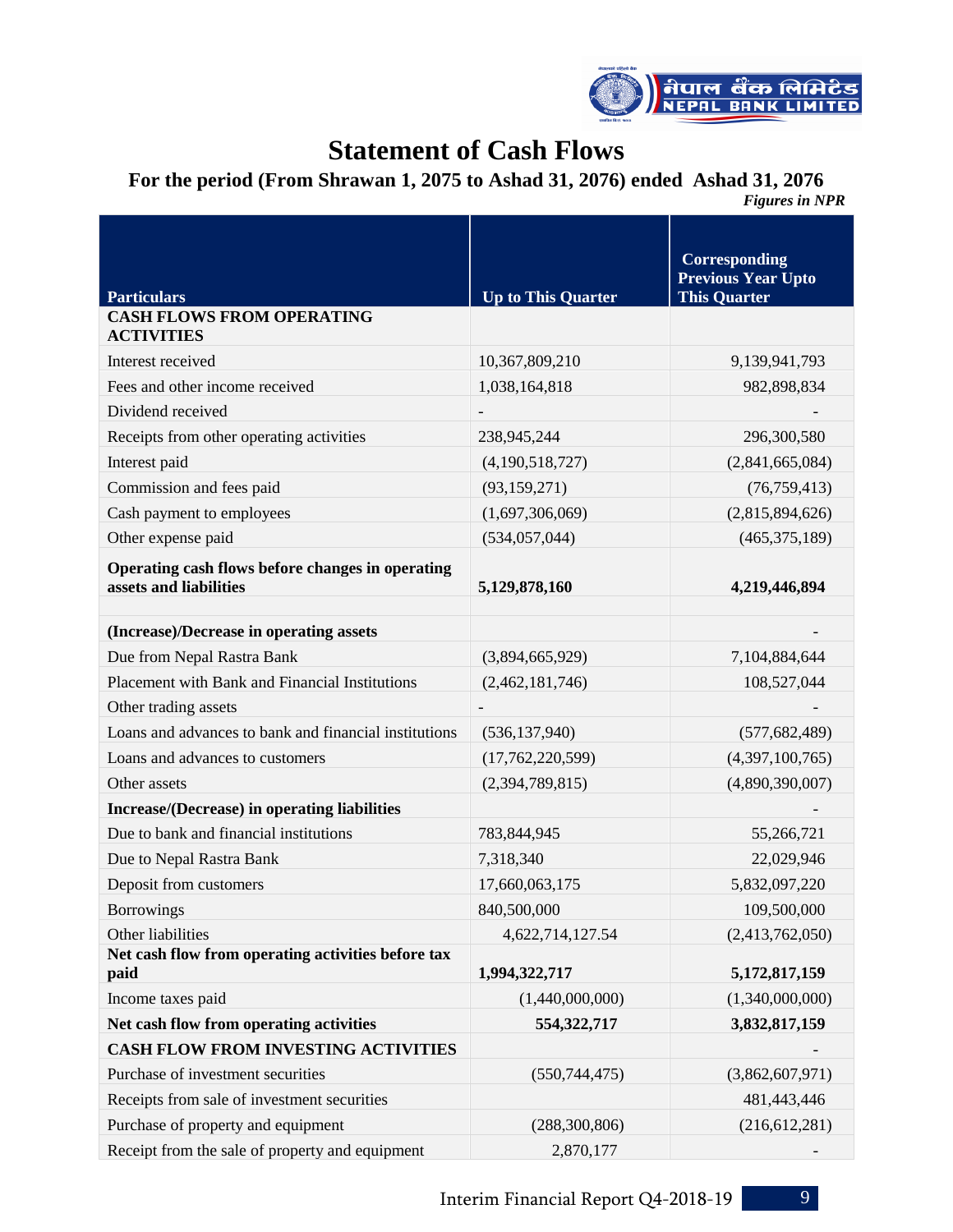

| Purchase of intangible assets                                             | (17,217,892)    | (1,536,625)     |
|---------------------------------------------------------------------------|-----------------|-----------------|
| Receipt from the sale of intangible assets                                |                 |                 |
| Purchase of investment properties                                         |                 |                 |
| Receipt from the sale of investment properties                            | 37,078,077      | 48,172,616      |
| Interest received                                                         |                 |                 |
| Dividend received                                                         | 3,499,564       | 9,831,821       |
| Net cash used in investing activities                                     | (812, 815, 356) | (3,541,308,993) |
| <b>CASH FLOWS FROM FINANCING</b><br><b>ACTIVITIES</b>                     |                 |                 |
| Receipt from issue of debt securities                                     |                 |                 |
| Repayment of debt securities                                              |                 |                 |
| Receipts from issue of subordinated liabilities                           |                 |                 |
| Repayment of subordinated liability                                       |                 |                 |
| Receipts from issue of shares                                             | 4,898,459,756   |                 |
| Dividends paid                                                            |                 |                 |
| Interest paid                                                             |                 |                 |
| Other receipt/payment                                                     |                 |                 |
| Net cash from financing activities                                        | 4,898,459,756   |                 |
| Net increase (decrease) in cash and cash<br>equivalents                   | 4,639,967,117   | 291,508,166     |
| Cash and cash equivalents at the beginning of the<br>period (Shrawan 1)   | 5,780,881,927   | 5,489,373,760   |
| Effect of exchange rate fluctuations on cash and cash<br>equivalents held |                 |                 |
| Cash and cash equivalents at the end of the period<br>(Ashad 31)          | 10,420,849,045  | 5,780,881,927   |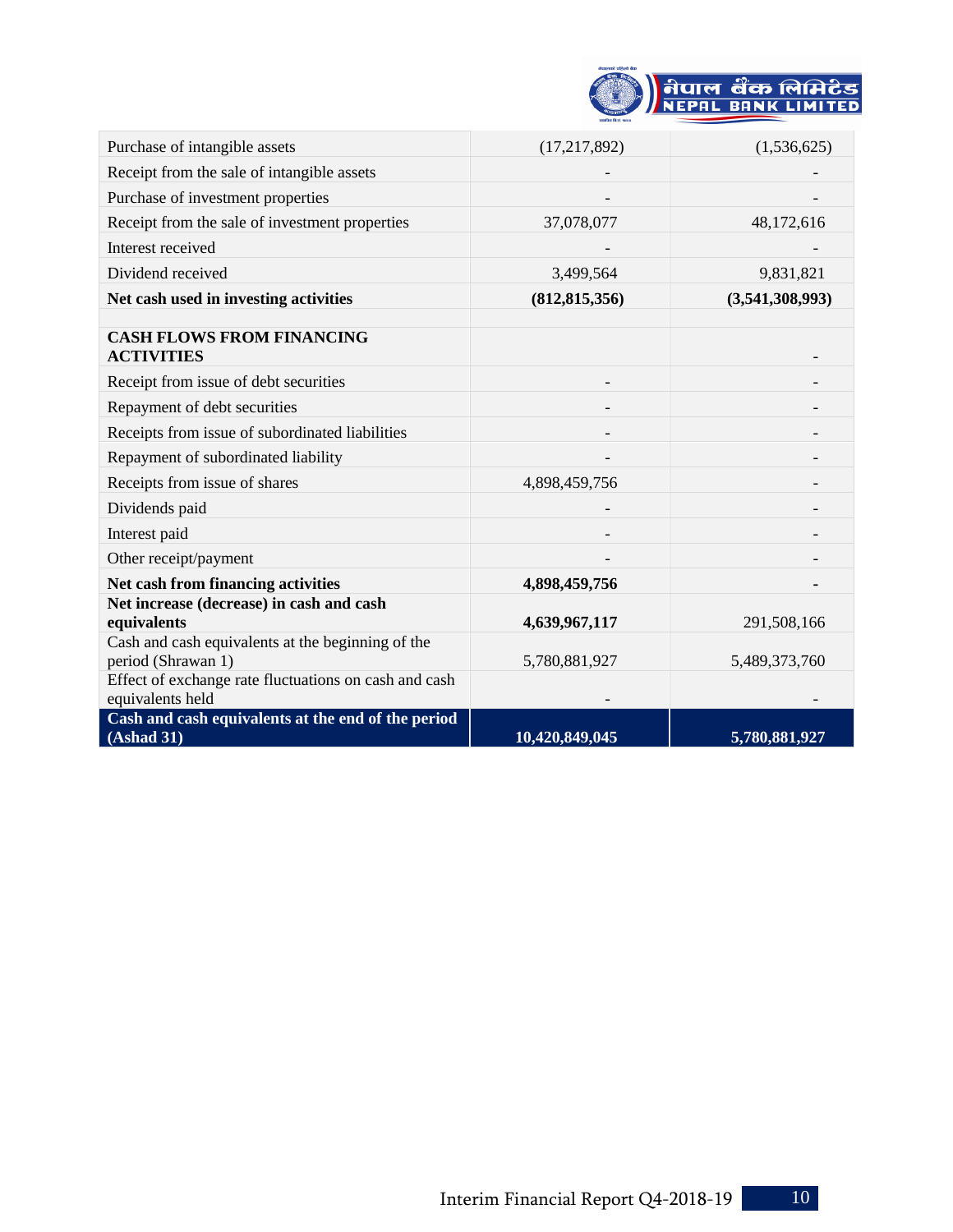

# Notes to the Interim Financial Statements

#### 1. Basis of Preparation

The interim financial statements of the Bank have been prepared on accrual basis of accounting except the Cash flow information which is prepared, on a cash basis, using the direct method. The interest income is recognized on effective interest rate method.

The financial statements comprise the Condensed Statement of Financial Position, Condensed Statement of Profit or Loss and Condensed Statement of Comprehensive Income, Statement of Changes in Equity, Statement of Cash Flows and the Notes to the Accounts. The significant accounting policies applied in preparation of financial statements are set out below in point number 5. These policies are consistently applied to all the years presented, except for the changes in accounting policies disclosed specifically.

 The interim financial statements are presented in Nepalese Currency (NPR) (rounded to the nearest Rupee unless otherwise stated), which is the bank's functional currency. The Bank determines the functional currency and items included in the financial statements are measured using that functional currency.

Reporting Period is a period from the first day of Shrawan (mid-July) of any year to the last day of quarter end i.e. Ashoj (mid October), Poush (mid January), Chaitra (mid April), Ashad (mid July) as per Nepalese calendar.

The current year period refers to 1st Shrawan 2075 to  $31<sup>st</sup>$  Ashad 2076 as per Nepalese Calendar corresponding to 17th July 2018 to 16th July 2019 as per English Calendar and corresponding previous year period is 1st Shrawan 2074 to 32nd Ashad 2075 as per Nepalese Calendar corresponding to 16th July 2017 to 16th July 2018 as per English calendar.

|                      | Nepalese Calendar             | <b>English Calendar</b> |
|----------------------|-------------------------------|-------------------------|
|                      | $1st$ Shrawan 2075 to         | $17th$ July 2018 to     |
| Current Year Period  | $31$ <sup>st</sup> Ashad 2076 | 16th July 2019          |
|                      |                               |                         |
|                      | $1st$ Shrawan 2074 to         | $16th$ July 2017 to     |
| Previous Year Period | 32 <sup>nd</sup> Ashad 2075   | $16th$ July 2018        |

#### 2. Statement of Compliance with NFRSs

The interim financial statements have been prepared in accordance with Nepal Financial Reporting Standard (hereinafter referred as NFRS) and carve out laid down by the Institute of Chartered Accountant of Nepal.

The financial statements have been prepared on the going-concern basis.

The Bank presents its interim financial statements as per the format specified in directive 4 of unified directive 2075 and circular no. Bai.Bi.Ni.Bi/Niti/Paripatra/KaKhaGa/19/075/76 dated 2075.11.14 issued by NRB.

#### 3. Use of Estimates, assumptions and judgments

The preparation of the Bank's financial statement requires management to make judgments, estimates and assumptions that affect the reported amount of revenues, expenses, assets and liabilities, and the

Interim Financial Report Q4-2018-19 11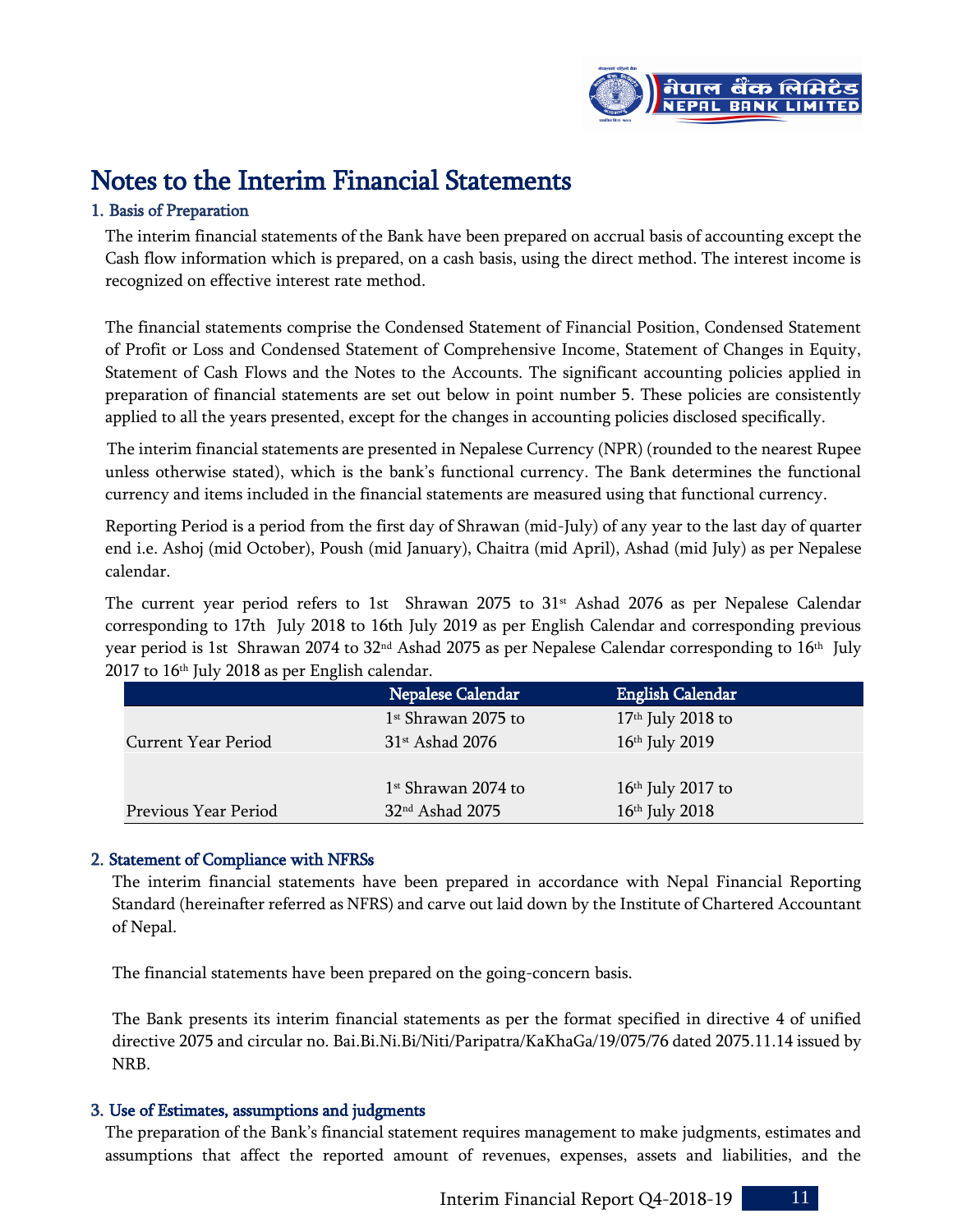

accompanying disclosures, as well as the disclosure of contingent liabilities. Management believes that the estimates used in the preparation of the financial statements are prudent and reasonable estimates and underlying assumptions are reviewed on an ongoing basis.

Information about assumptions, estimates and judgment used in preparation of interim financial statements for 2075/76 that has a significant risk of resulting in a material adjustment within the next financial year are:

- Key assumptions used in discounted cash flow projections.
- Measurement of defined benefit obligations.
- Provisions, commitments and contingencies.
- Determination of net realizable value.
- Determination of useful life of the property, plants and equipment.
- Assessment of the Bank's ability to continue as going concern.
- Determination of fair value of financial instruments; and property and equipment.
- Impairment of financial and non-financial assets.
- Assessment of current as well as deferred tax.

#### 4. Changes in accounting policies

The Bank has consistently applied the accounting policies to all periods presented in these interim financial statements except for new or revised statements and interpretations implemented during the year. Comparative financials have been grouped or regrouped to facilitate comparison, corrections of error and any changes in accounting policies have been separately disclosed with detail explanations.

#### 5. Significant Accounting policies

The principal accounting policies applied by the Bank in preparation of these interim financial statements are presented below. These policies have been consistently applied to all the years presented unless stated otherwise.

#### 5.1 Basis of Measurement

The interim financial statements are prepared on the historical-cost basis except for the following material items in the statement of financial position:

- Investment property is measured at cost under deemed cost approach.
- Liabilities for cash-settled, share-based-payment arrangements are measured at fair value.
- Derivative financial instruments are measured at fair value.
- Defined benefit schemes, surpluses and deficits are measured at fair value.
- Impairment of financial asset is measured at fair value and related disposal cost.

Estimates and underlying assumptions are reviewed on an ongoing basis and are based on historical experience and other factors, including expectations of future events that are believed to be reasonable under the circumstances. Actual results could differ from those estimates. The estimates and judgments used in the preparation of the financial statements are continuously evaluated by the Bank. Any revisions to accounting estimates are recognized prospectively in the period in which the estimates are revised and in the future periods. The areas involving a higher degree of judgment or complexity, or areas where assumptions and estimates are significant to the financial statements are disclosed in notes that follow.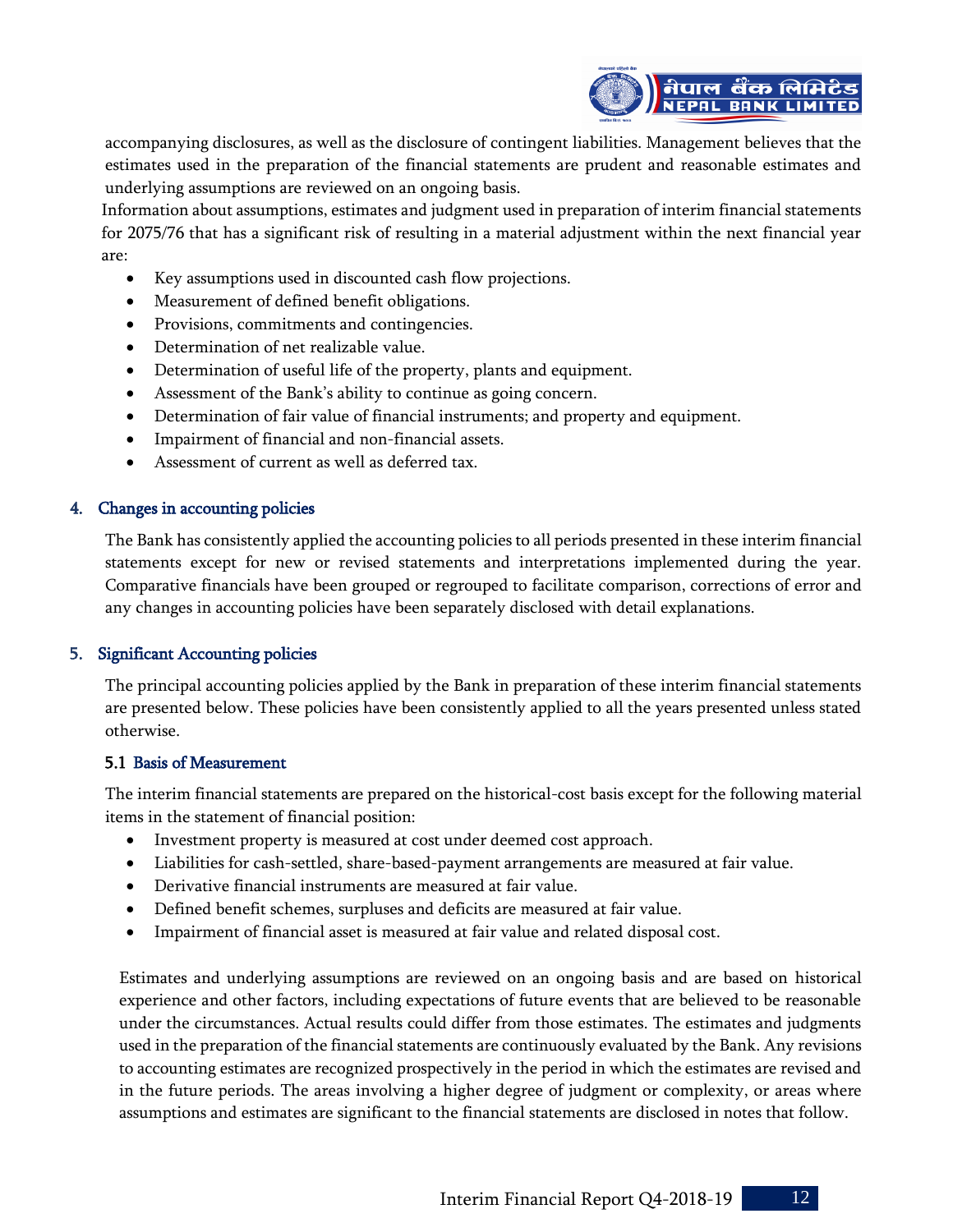

#### Materiality and Aggregation

In compliance with NFRS 1 - Presentation of Financial Statements, each material class of similar items is presented separately in the financial Statements. Items of dissimilar nature or functions are presented separately unless they are not material. Such presentation of line items is consistent with the format issued by NRB.

#### 5.2 Basis of consolidation

The Bank does not have any subsidiaries or special purpose entities over which it exercises control. Hence, only standalone financial statement is prepared.

#### 5.3 Cash and cash equivalent

Cash and cash equivalents include cash at vault and money at call and short notice which are subject to an insignificant risk of changes in value including interest receivable on investment with maturity up to 3 month or less. Cash and Cash equivalent are measured at amortized cost in the statement of financial position.

Statement of Cash Flows has been prepared by using the 'Direct Method' in accordance with NAS 07- Statement of Cash Flows.

#### 5.4 Financial assets and financial liabilities

#### **Recognition**

The Bank initially recognizes a financial asset or a financial liability in its statement of financial position when, and only when, it becomes party to the contractual provisions of the instrument. The Bank initially recognize loans and advances, deposits; and debt securities/ subordinated liabilities issued on the date that they are originated which is the date that the Bank becomes party to the contractual provisions of the instruments. Investments in equity instruments, bonds, debenture, Government securities, NRB bond or deposit auction, reverse repos, outright purchase are recognized on trade date at which the Bank commits to purchase/ acquire the financial assets. Regular way purchase and sale of financial assets are recognized on trade date. All financial assets and liabilities are initially recognized at their cost value and are subsequently presented as per NFRS based on the respective classification.

#### Classification

#### i. Financial Assets

The Bank classifies the financial assets as subsequently measured at amortized cost or fair value on the basis of the Bank's business model for managing the financial assets and the contractual cash flow characteristics of the financial assets. The two classes of financial assets are as follows:

1. Financial assets measured at amortized cost

The Bank classifies a financial asset measured at amortized cost if both of the following conditions are met:

- a) The asset is held within a business model whose objective is to hold assets in order to collect contractual cash flows and
- b) The contractual terms of the financial asset give rise on specified dates to cash flows that are solely payments of principal and interest on the principal amount outstanding.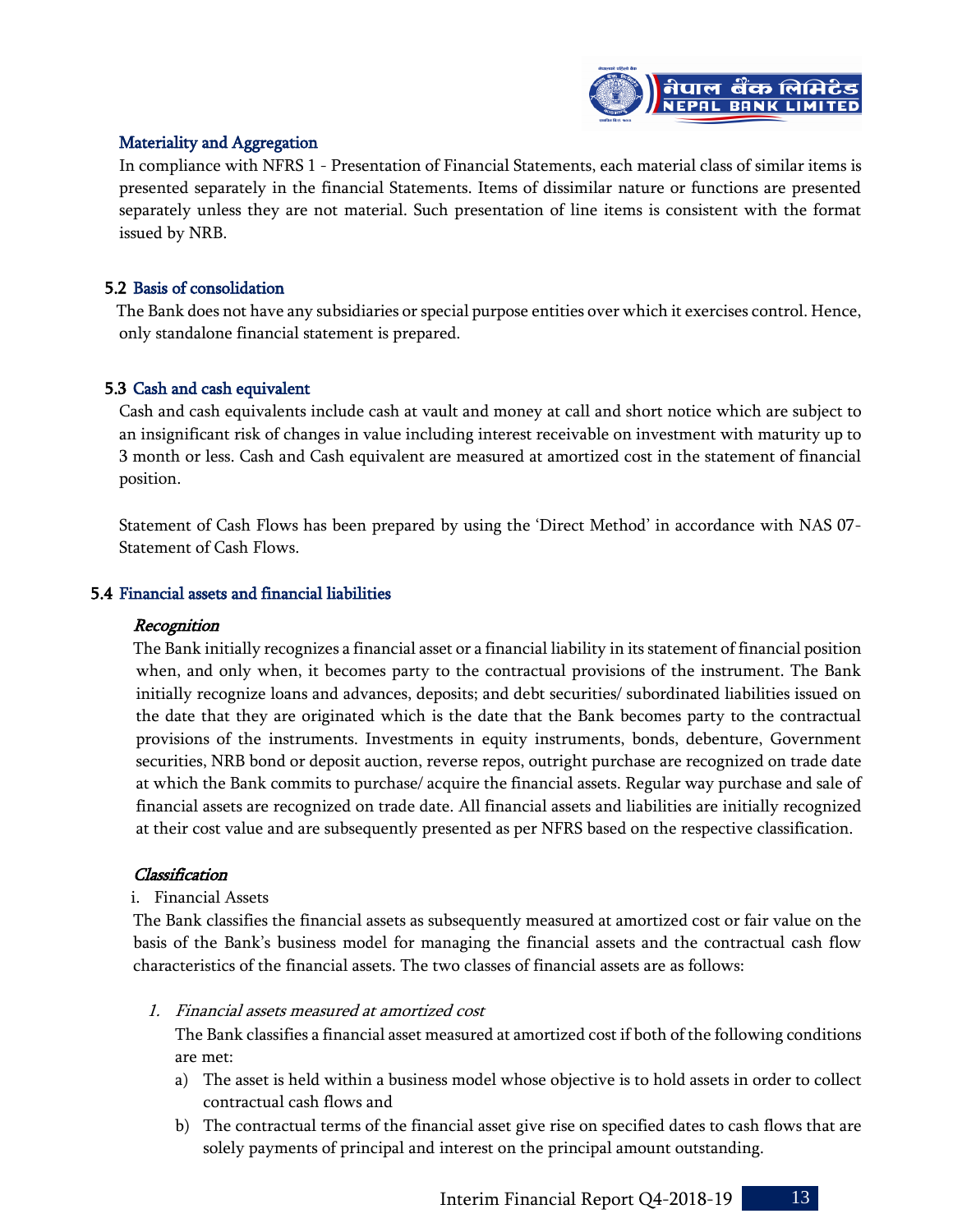

#### 2. Financial asset measured at fair value

Financial assets other than those measured at amortized cost are measured at fair value. Financial assets measured at fair value are further classified into two categories as below:

#### a) Financial assets at fair value through profit or loss

Financial assets are classified as fair value through profit or loss (FVTPL) if they are held for trading or are designated at fair value through profit or loss. Upon initial recognition, transaction costs are directly attributable to the acquisition are recognized in profit or loss as incurred. Such assets are subsequently measured at fair value and changes in fair value are recognized in Statement of Profit or Loss.

#### b) Financial assets at fair value through other comprehensive income

Investment in an equity instrument that is not held for trading and at the initial recognition, the Bank makes an irrevocable election that the subsequent changes in fair value of the instrument is to be recognized in other comprehensive income are classified as financial assets at fair value though other comprehensive income. Such assets are subsequently measured at fair value and changes in fair value are recognized in other comprehensive income.

#### ii. Financial Liabilities

The Bank classifies the financial liabilities as follows:

a) Financial liabilities at fair value through profit or loss

Financial liabilities are classified as fair value through profit or loss (FVTPL) if they are held for trading or are designated at fair value through profit or loss. Upon initial recognition, transaction cost is directly attributable to the acquisition are recognized in Statement of Profit or Loss as incurred. Subsequent changes in fair value is recognized at profit or loss

b) Financial liabilities measured at amortized cost

All financial liabilities other than measured at fair value though profit or loss are classified as subsequently measured at amortized cost using effective interest method.

#### Measurement

#### Financial assets at FVTOCI

On initial recognition, the Bank can make an irrevocable election (on an instrument-by instrument basis) to present the subsequent changes in fair value in other comprehensive income pertaining to investments in equity instruments. This election is not permitted if the equity investment is held for trading. These elected investments are initially measured at fair value. Subsequently, they are measured at fair value with gains and losses arising from changes in fair value recognized in other comprehensive income and accumulated in the 'Fair Value Reserve'. The cumulative gain or loss is not reclassified to Statement of Profit and Loss on disposal of the investments.

A financial asset is held for trading if:

It has been acquired principally for the purpose of selling it in the near term; or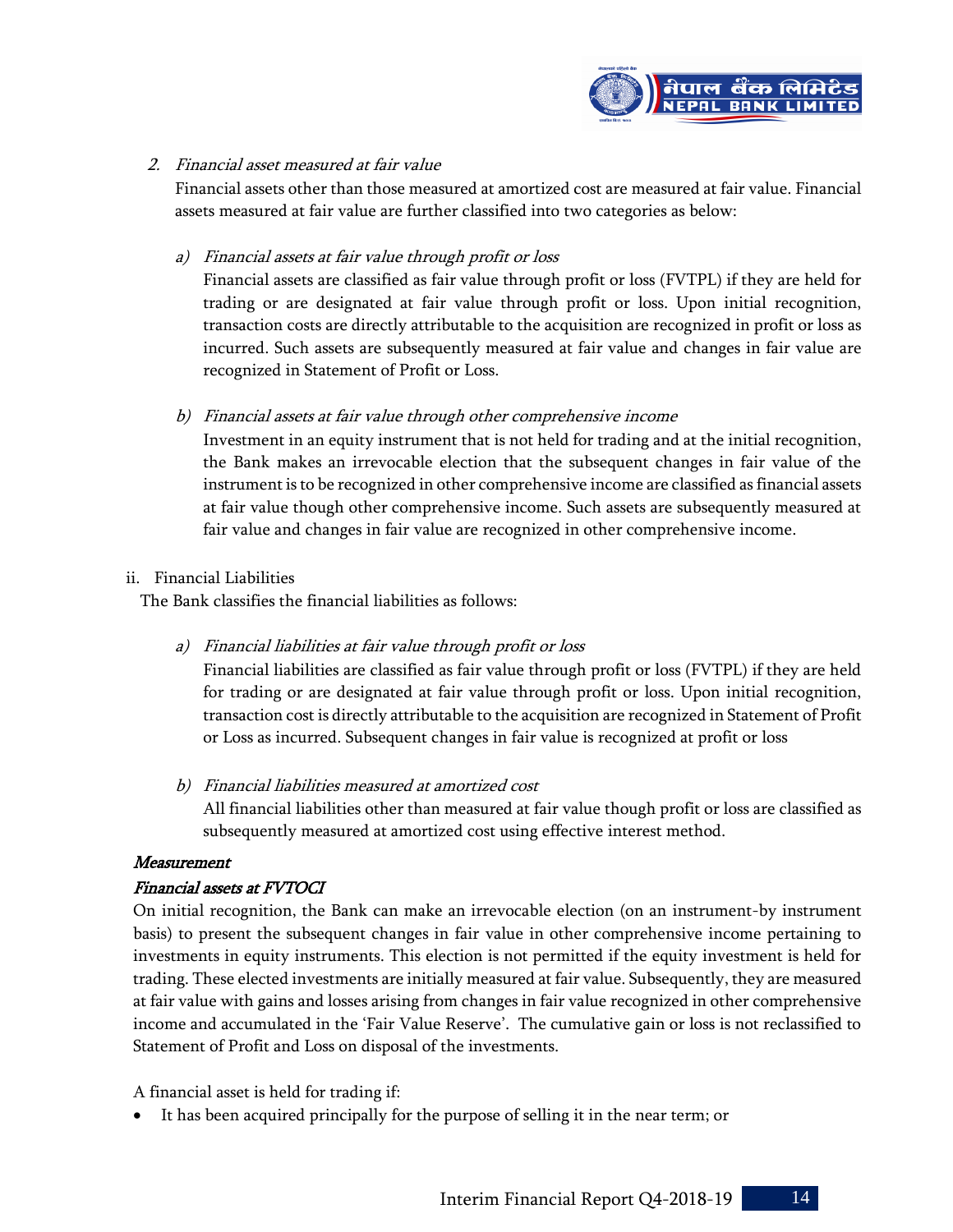

- on initial recognition it is part of a portfolio of identified financial instruments that the Company manages together and has a recent actual pattern of short-term profit-taking; or
- It is a derivative that is not designated and effective as a hedging instrument or a financial guarantee.

Dividends on these investments in equity instruments are recognized in Statement of Profit and Loss when the Bank's right to receive the dividends is established, it is probable that the economic benefits associated with the dividend will flow to the entity, the dividend does not represent a recovery of part of cost of the investment and the amount of dividend can be measured reliably. Dividends recognized in Statement of Profit and Loss are included in the 'Other income' line item.

#### Financial assets at fair value through profit or loss (FVTPL)

Investments in equity instruments are classified as at FVTPL, unless the Bank irrevocably elects on initial recognition to present subsequent changes in fair value in other comprehensive income for investments in equity instruments which are not held for trading.

Debt instruments that do not meet the amortized cost criteria or FVTOCI criteria (see above) are measured at FVTPL. In addition, debt instruments that meet the amortized cost criteria or the FVTOCI criteria but are designated as at FVTPL are measured at FVTPL.

A financial asset that meets the amortized cost criteria or debt instruments that meet the FVTOCI criteria may be designated as at FVTPL upon initial recognition if such designation eliminates or significantly reduces a measurement or recognition inconsistency that would arise from measuring assets or liabilities or recognizing the gains and losses on them on different bases.

Financial assets at FVTPL are measured at fair value at the end of each reporting period, with any gains or losses arising on re-measurement recognized in Statement of Profit and Loss. The net gain or loss recognized in Statement of Profit and Loss incorporates any dividend or interest earned on the financial asset and is included in the 'Other income' line item. Dividend on financial assets at FVTPL is recognized when the Bank's right to receive the dividends is established, it is probable that the economic benefits associated with the dividend will flow to the entity, the dividend does not represent a recovery of part of cost of the investment and the amount of dividend can be measured reliably.

#### Financial liabilities at FVTPL

Financial liabilities are classified as at FVTPL when the financial liability is held for trading or is designated as at FVTPL.

A financial liability is classified as held for trading if:

- It has been incurred principally for the purpose of repurchasing it in the near term; or
- On initial recognition it is part of a portfolio of identified financial instruments that the Company manages together and has a recent actual pattern of short-term profit-taking; or
- It is a derivative that is not designated and effective as a hedging instrument

A financial liability other than a financial liability held for trading may be designated as at FVTPL upon initial recognition if: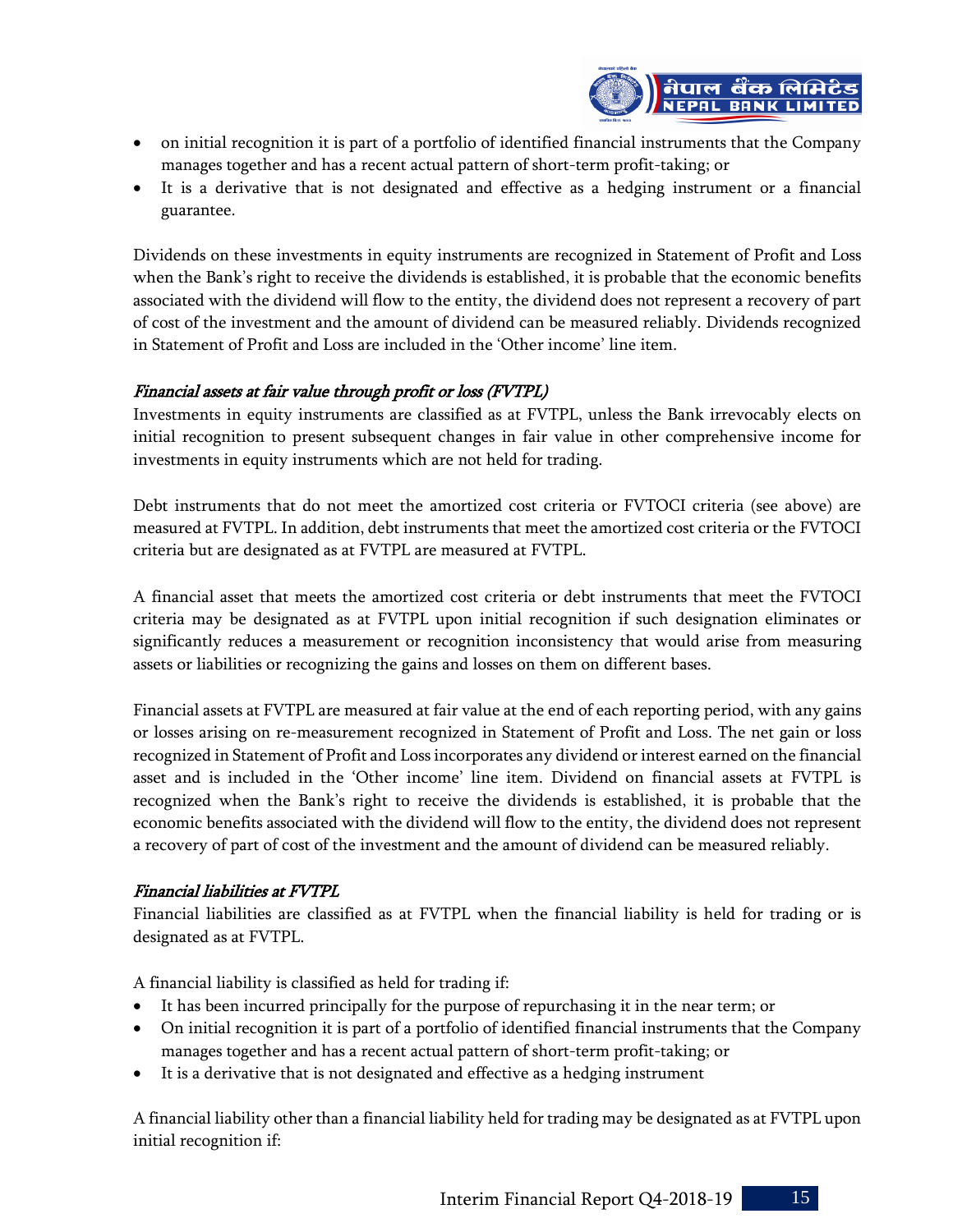

- such designation eliminates or significantly reduces a measurement or recognition inconsistency that would otherwise arise;
- the financial liability forms part of a company of financial assets or financial liabilities or both, which is managed and its performance is evaluated on a fair value basis, in accordance with the Company's documented risk management or investment strategy, and information about the Company is provided internally on that basis; or
- it forms part of a contract containing one or more embedded derivatives, and NFRS 9 permits the entire combined contract to be designated as at FVTPL in accordance with NFRS 9.

Financial liabilities at FVTPL are stated at fair value, with any gains or losses arising on re-measurement recognized in Statement of Profit and Loss. The net gain or loss recognized in Statement of Profit and Loss incorporates any interest paid on the financial liability and is included in the 'Other income' line item.

However, for non-held-for-trading financial liabilities that are designated as at FVTPL, the amount of change in the fair value of the financial liability that is attributable to changes in the credit risk of that liability is recognized in other comprehensive income, unless the recognition of the effects of changes in the liability's credit risk in other comprehensive income would create or enlarge an accounting mismatch in profit or loss, in which case these effects of changes in credit risk are recognized in Statement of Profit and Loss. The remaining amount of change in the fair value of liability is always recognized in Statement of Profit and Loss. Changes in fair value attributable to a financial liability's credit risk that are recognized in other comprehensive income are reflected immediately in retained earnings and are not subsequently reclassified to Statement of Profit and Loss.

#### Financial liabilities subsequently measured at amortized cost

Financial liabilities that are not held-for-trading and are not designated as at FVTPL are measured at amortized cost at the end of subsequent accounting periods. The carrying amounts of financial liabilities that are subsequently measured at amortized cost are determined based on the effective interest method. Interest expense that is not capitalized as part of costs of an asset is included in the 'Finance Expenses' line item.

The effective interest method is a method of calculating the amortized cost of a financial liability and of allocating interest expense over the relevant period. The effective interest rate is the rate that exactly discounts estimated future cash payments (including all fees paid or received that form an integral part of the effective interest rate, transaction costs and other premiums or discounts) through the expected life of the financial liability, or (where appropriate) a shorter period, to the net carrying amount on initial recognition.

#### De-recognition

#### i. De-recognition of financial assets

The Bank derecognizes a financial asset when the contractual rights to the cash flows from the financial asset expire, or when it transfers the financial asset in a transaction in which substantially all the risks and rewards of ownership of the financial asset are transferred or in which the Bank neither transfers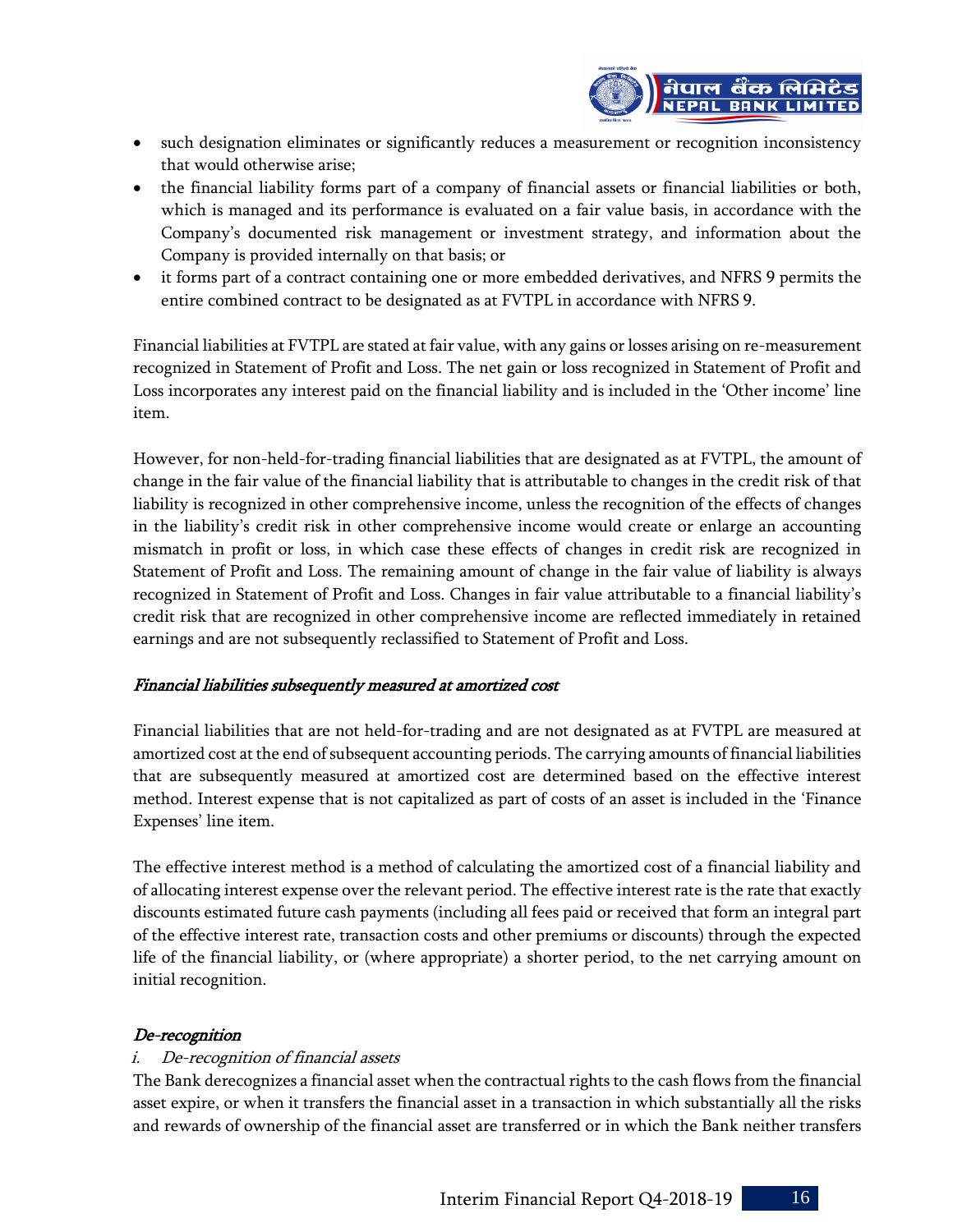

nor retains substantially all the risks and rewards of ownership and it does not retain control of the financial asset.

Any interest in such transferred financial assets that qualify for de-recognition that is created or retained by the Bank is recognized as a separate asset or liability. On de-recognition of a financial asset, the difference between the carrying amount of the asset, and the sum of

- (i) The consideration received and
- (ii) Any cumulative gain or loss that had been recognized in other comprehensive income is recognized in retained earnings.

The Bank enters into transactions whereby it transfers assets recognized on its Statement of Financial Position, but retains either all or substantially all of the risks and rewards of the transferred assets or a portion of them. If all or substantially all risks and rewards are retained, then the transferred assets are not derecognized. Transfers of assets with retention of all or substantially all risks and rewards include, for example repurchase transactions.

#### ii. De-recognition of financial liabilities

A financial liability is derecognized when the obligation under the liability is discharged or cancelled or expired. Where an existing financial liability is replaced by another from the same lender on substantially different terms, or the terms of an existing liability are substantially modified, such an exchange or modification is treated as a de-recognition of the original liability and the recognition of a new liability. The difference between the carrying value of the original financial liability and the consideration paid is recognized in Statement of Profit or Loss.

#### Determination of fair value

'Fair value' is the price that would be received to sell an asset or paid to transfer a liability (exit price) in an orderly transaction between market participants at the measurement date in the principal or, in its absence, the most advantageous market to which the Group has access at that date. The fair value of a liability reflects its non-performance risk.

When available, the Bank measures the fair value of an instrument using the quoted price in an active market for that instrument. A market is regarded as active if transactions for the asset or liability take place with sufficient frequency and volume to provide pricing information on an ongoing basis. If there is no quoted price in an active market, then the Bank uses valuation techniques that maximize the use of relevant observable inputs and minimize the use of unobservable inputs. The chosen valuation technique incorporates all of the factors that market participants would take into account in pricing a transaction.

The fair value measurement hierarchy is as follows:

Level 1 fair value measurements are those derived from unadjusted quoted prices in active markets for identical assets or liabilities.

Level 2 valuations are those with quoted prices for similar instruments in active markets or quoted prices for identical or similar instruments in inactive markets and financial instruments valued using models where all significant inputs are observable.

Level 3 portfolios are those where there are unobservable inputs of the instruments. The inputs are not based on observable market data.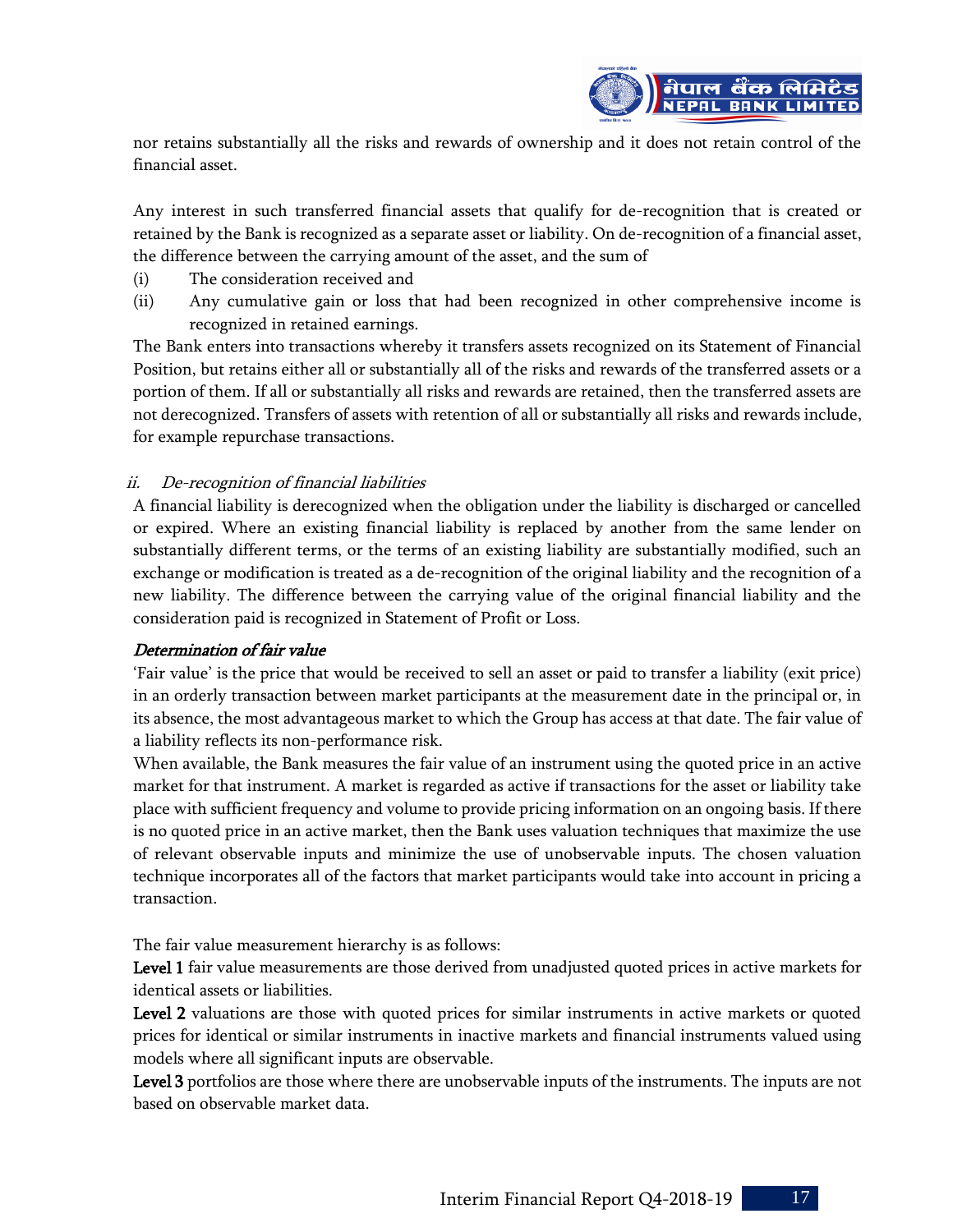

The best evidence of the fair value of a financial instrument at initial recognition is normally the transaction price i.e. the fair value of the consideration given or received. If the Bank determines that the fair value at initial recognition differs from the transaction price and the fair value is evidenced neither by a quoted price in an active market for an identical asset or liability (Level 01 valuation) nor based on a valuation technique that uses only data from observable markets (Level 02 valuation), then the financial instrument is initially measured at fair value, adjusted to defer the difference between the fair value at initial recognition and the transaction price. Subsequently, that difference is recognized in profit or loss on an appropriate basis over the life of the instrument but not later than when the valuation is wholly supported by observable market data or the transaction is closed out. In case the fair value is evidenced by a quoted price in an active market for an identical asset or liability (Level 01 valuation), the difference between the transaction price and fair value is recognized in profit or loss immediately.

#### Impairment

At each reporting date, the Bank assesses whether there is objective evidence that a financial asset or group of financial assets not carried at fair value through profit or loss are impaired. A financial asset or a group of financial assets is impaired when objective evidence demonstrates that a loss event has occurred after the initial recognition of the asset(s), and that the loss event has an impact on the future cash flows of the asset(s) that can be estimated reliably.

Objective evidence that financial assets are impaired can include significant financial difficulty of the borrower or issuer, default or delinquency by a borrower, restructuring of a loan or advance by the Bank on terms that the Bank would not otherwise consider, indications that a borrower or issuer will enter bankruptcy, the disappearance of an active market for a security, or other observable data relating to a group of assets such as adverse changes in the payment status of borrowers or issuers in the group, or economic conditions that correlate with defaults in the group. In addition, for an investment in an equity security, a significant or prolonged decline in its fair value below its cost is objective evidence of impairment.

In case of financial difficulty of the borrower, the Bank considers to restructure loans rather than take possession of collateral. This may involve extending the payment arrangements and agreement of new loan conditions. Once the terms have been renegotiated, any impairment is measured using the EIR method and the loan is no longer considered past due. Management continually reviews renegotiated loans to ensure that all criteria are met and that future payments are likely to occur. The loans continue to be subject to an individual or collective impairment assessment, calculated using the loan's original EIR.

#### Impairment of financial assets measured at amortized cost

The Bank considers evidence of impairment for loans and advances measured at amortized cost at both specific asset and collective level. The Bank first assesses individually whether objective evidence of impairment exists for financial assets that are individually significant and that are not individually significant are assessed on collectively.

If there is objective evidence on that an impairment loss has been incurred, the amount of the loss is measured as the difference between the asset's carrying amount and the present value of estimated future cash flows. The carrying amount of the asset is reduced through the use of an allowance account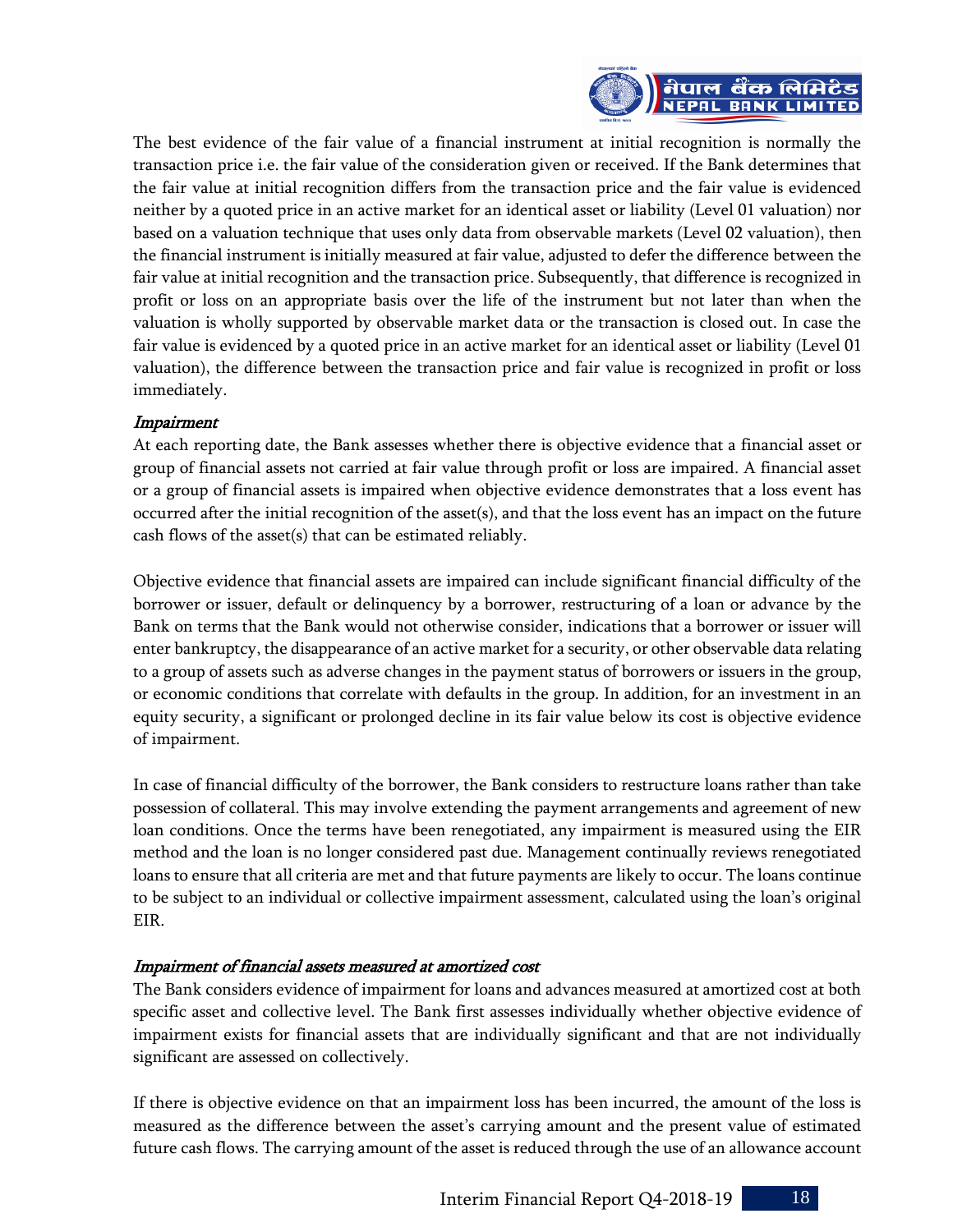

and the amount of the loss is recognized in profit or loss. Interest income continues to be accrued on the reduced carrying amount and is accrued using the rate of interest used to discount the future cash flows for the purpose of measuring the impairment loss.

Impairment of loans and advances portfolios are based on the judgments in past experience of portfolio behavior. In assessing collective impairment, the Bank uses historical trends of the probability of default, the timing of recoveries and the amount of loss incurred, adjusted for management's judgment as to whether current economic and credit conditions are such that the actual losses are likely to be greater or less than suggested by historical trends. Default rates, loss rates and the expected timing of future recoveries are regularly benchmarked against actual outcomes to ensure that they remain appropriate.

Loans together with the associated allowance are written off when there is no realistic prospect of future recovery and all collateral has been realized or has been transferred to the Bank. If in a subsequent year, the amount of the estimated impairment loss increases or decreases because of an event occurring after the impairment was recognized, the previously recognized impairment loss is increased or reduced by adjusting the allowance account. If a write off is later recovered, the recovery is recognized in the 'Non-operating income'.

#### 5.5 Trading assets

Interest income on all trading assets are considered to be incidental to the Bank's trading operations and are presented together with all other changes in fair value of trading assets and liabilities in net trading income.

Interest expense on all trading liabilities are considered to be incidental to the Bank's trading operations and are presented together with all other changes in fair value of trading assets and liabilities in net trading income.

#### 5.6 Derivatives assets and derivative liabilities

For designated and qualifying fair value hedges, the cumulative change in the fair value of a hedging derivative is recognized in the income statement in Net trading income. Meanwhile, the cumulative change in the fair value of the hedged item attributable to the risk hedged is recorded as part of the carrying value of the hedged item in the statement of financial position and is also recognized in the income statement in Net trading income.

If the hedging instrument expires or is sold, terminated or exercised, or where the hedge no longer meets the criteria for hedge accounting, the hedge relationship is discontinued prospectively. For hedged items recorded at amortized cost, the difference between the carrying value of the hedged item on termination and the face value is amortized over the remaining term of the original hedge using the recalculated EIR method. If the hedged item is derecognized, the unamortized fair value adjustment is recognized immediately in the income statement.

#### 5.7 Property and Equipment

#### a) Recognition and Measurement

Property and Equipment are recognized if it is probable that future economic benefits associated with the assets will flow to the Bank and the cost of the asset can be reliably measured. The cost includes expenditures that are directly attributable to the acquisition of the assets. Cost of self-constructed assets includes followings: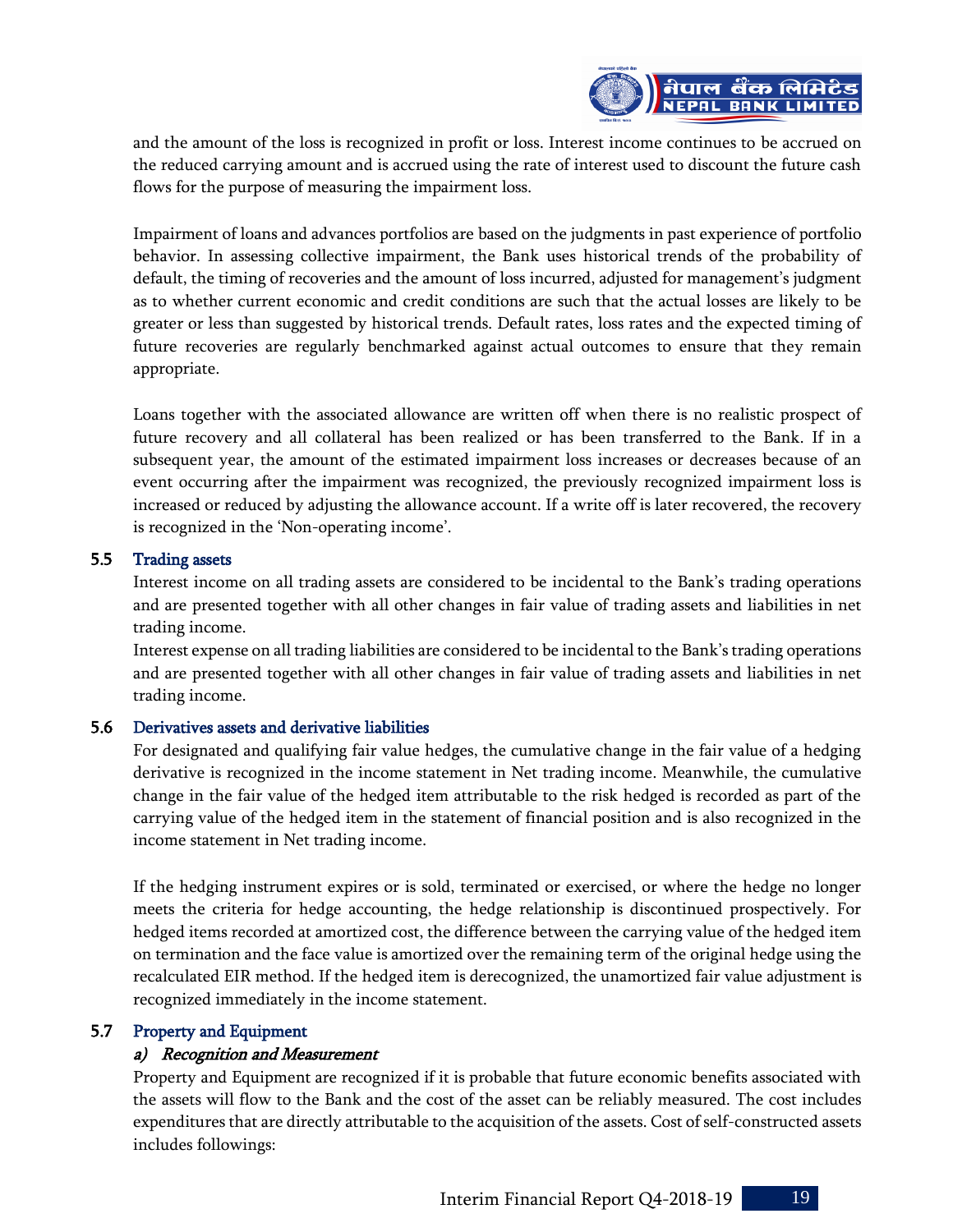

- Cost of materials and direct labour;
- Any other cost directly attributable to bringing the assets to the working condition for their intended use; and
- Capitalized borrowing cost

Property and equipment are measured at cost (for land using deemed cost at on the transition date) less accumulated depreciation and accumulated impairment loss if any. Neither class of the property and equipment are measured at revaluation model nor is their fair value measured at the reporting date. Subsequent expenditure is capitalized if it is probable that the future economic benefits from the expenditure will flow to the entity. Ongoing repairs and maintenance to keep the assets in working condition are expensed as incurred.

Any gain or losses on de-recognition of an item of property and equipment is recognized in profit or loss.

#### b) Capital work in progress

Assets in the course of construction are capitalized in the assets under capital work in progress account (CWIP). At the point when an asset is capable of operating at management's intended use, the cost of construction is transferred to the appropriate category of property, plant and equipment and depreciation commences. Where an obligation (legal or constructive) exists to dismantle or remove an asset or restore a site to its former condition at the end of its useful life, the present value of the estimated cost of dismantling, removing or restoring the site is capitalized along with the cost of acquisition or construction upon completion and a corresponding liability is recognized.

#### c) Depreciation

Property and equipments are depreciated from the date they are available for use on property on written down value method over estimated useful lives as determined by the Management. Depreciation is recognized in profit or loss. Land is not depreciated. Charging of depreciation is ceased from the earlier of the date from which the asset is classified as held for sale or is derecognized.

| comparative periods are as rono ws. |                       |                                         |  |  |  |  |  |
|-------------------------------------|-----------------------|-----------------------------------------|--|--|--|--|--|
| <b>Class of Assets</b>              | <b>Useful Life</b>    | <b>Rate of Depreciation</b>             |  |  |  |  |  |
| Building                            | 20 years              | 5%                                      |  |  |  |  |  |
| Leasehold Properties                | As<br>lease<br>per    | agreement Amortized over lower of lease |  |  |  |  |  |
|                                     | (maximum to 10 years) | period or useful life.                  |  |  |  |  |  |
| Computer and Accessories            | 4 years               | 25%                                     |  |  |  |  |  |
| Vehicles                            | 5 years               | 20%                                     |  |  |  |  |  |
| Furniture and fixture               | 25%<br>4 years        |                                         |  |  |  |  |  |
| <b>Equipment and Others</b>         | 6.66 years            | 15%                                     |  |  |  |  |  |

The estimated useful lives of significant items of property and equipment for current year and comparative periods are as follows:

 Assets costing less than Rs. 2,000 are fully depreciated in the year of purchase. For assets purchased/sold during the year.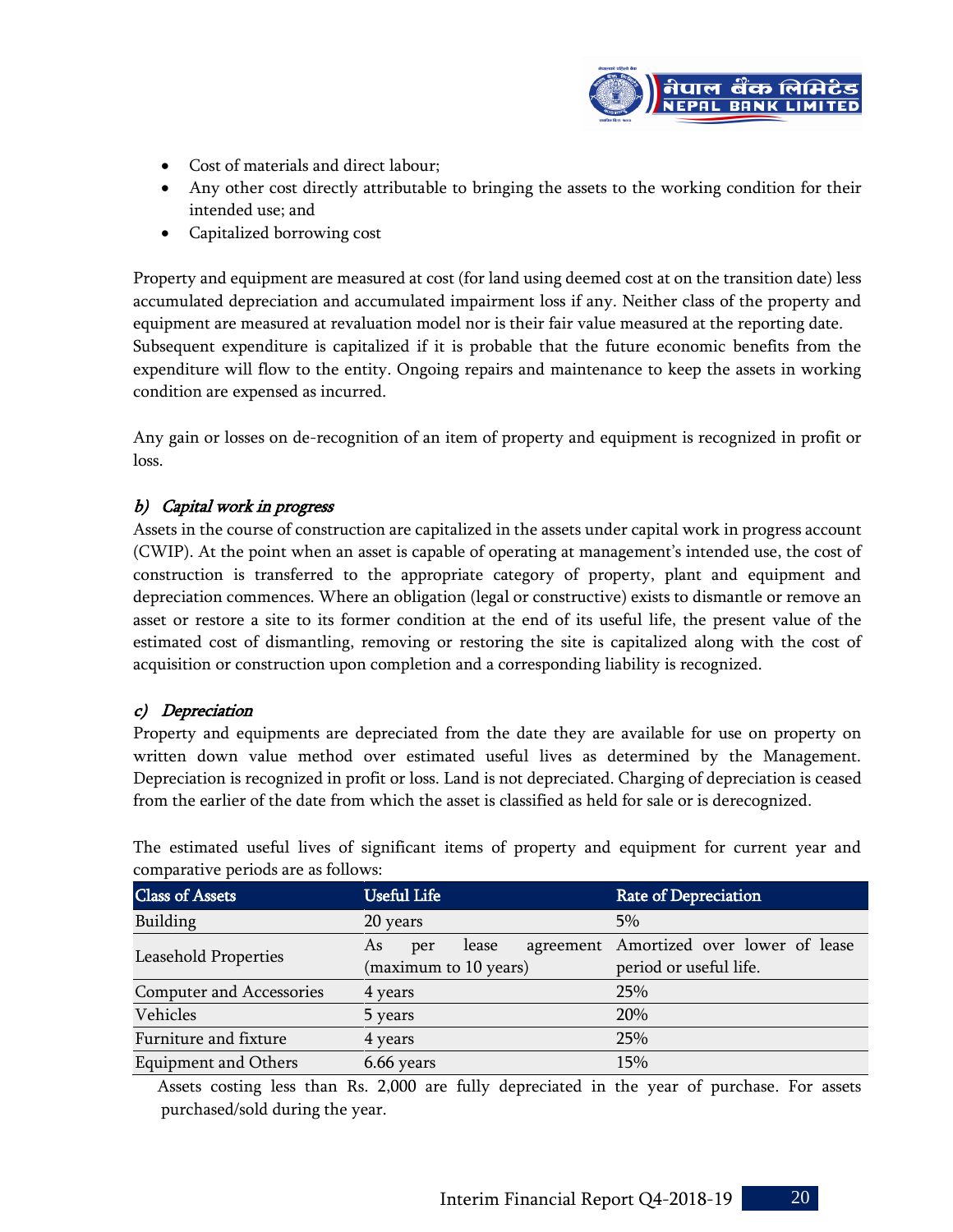

#### 5.8 Goodwill / Intangible assets

Intangible assets with finite useful lives that are acquired separately are carried at cost less accumulated amortization and accumulated impairment losses.

Intangible assets with indefinite useful lives are tested for impairment annually either individually or at the cash generating unit level. Such intangibles are not amortized. The useful life of an intangible asset with an indefinite life is reviewed annually to determine whether indefinite life assessment continues to be supportable. If not, the change in the useful life assessment from indefinite to finite is made on a prospective basis.

The intangible asset with finite useful lives are amortized over the useful economic life and assessed for impairment whenever there is an indication that the intangible asset may be impaired. The amortization period and the amortization method for an intangible asset with a finite useful life are reviewed at least at each financial year end. Changes in the expected useful life or the expected pattern of consumption of future economic benefits embodied in the asset are accounted for by changing the amortization period or method, as appropriate, and are treated as changes in accounting estimates. The amortization expense on intangible assets with finite lives is recognized in the statement of profit or loss.

Gains or losses arising from de-recognition of an intangible asset are measured as the difference between the net disposal proceeds and the carrying amount of the asset and are recognized in the statement of profit or loss when the asset is derecognized.

Certain computer software costs are capitalized and recognized as intangible assets based on materiality, accounting prudence and significant benefits expected to flow therefrom for a period longer than one year.

The estimated useful lives of significant items of intangible assets for current year and comparative periods are as follows:

| Class of Assets   | Useful Life | <b>Rate of Depreciation</b> |
|-------------------|-------------|-----------------------------|
| Computer software | b years     | 20%                         |

#### 5.9 Investment Property

Investment property is the land or building or both held either for rental income or for capital appreciation or for both, but not for sale in ordinary course of business and owner-occupied property. The Bank holds investment property that has been acquired through the enforcement of security over the loan and advances.

Investment properties are measured initially at cost, including transaction costs. The carrying amount includes the cost of replacing part of an existing investment property at the time that cost is incurred. If the recognition criteria are met; and excludes the costs of day-to-day servicing of an investment property. Subsequent to initial recognition, investment properties are stated at fair value, which reflects market conditions at the reporting date. Gains or losses arising from changes in the fair values of investment properties are included in the income statement in the year in which they arise. Investment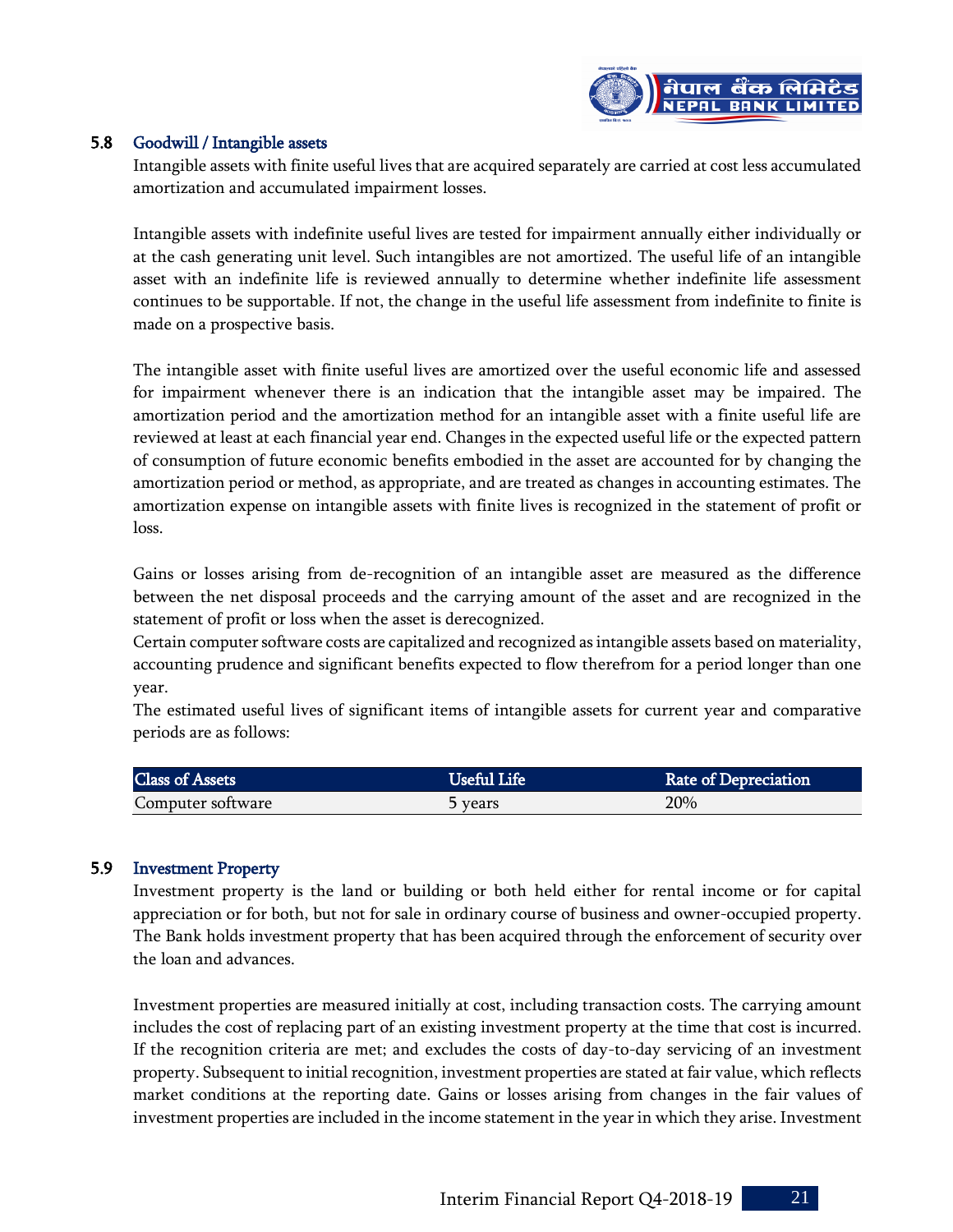

property which initially measured at cost and subsequently at Cost Model. Accordingly, such properties are subsequently measured at cost less accumulated depreciation and impairment loss if any.

Investment properties are derecognized either when they have been disposed of, or when the investment property is permanently withdrawn from use and no future economic benefit is expected from its disposal. Any gains or losses on the retirement or disposal of an investment property are recognized in the income statement in the year of retirement or disposal.

#### 5.10 Income tax

The Company is subject to tax laws of Nepal. Income Taxes have been calculated as per the provisions of the Income Tax Act, 2058. Deferred tax is recorded on temporary differences between the tax bases of assets and liabilities and their carrying amounts, at the rates that have been enacted or substantively enacted at the reporting date. The ultimate realization of deferred tax assets is dependent upon the generation of future taxable profits during the periods in which those temporary differences and tax law carry-forwards become deductible. The Bank considers the expected reversal of deferred tax liabilities and projected future taxable income making this assessment. The amount of the deferred tax assets considered realizable, however, could be reduced in the near term if estimates of future taxable income during the carry-forward period are reduced.

Income tax comprises current and deferred tax. Income tax expense is recognized in the statement of profit and loss except to the extent it relates to items directly recognized in equity or in other comprehensive income.

#### Current Tax

Current tax is the amount of tax payable based on the taxable profit for the year. Taxable profit differs from 'profit before tax' as reported in the statement of profit and loss because of items of income or expense that are taxable or deductible in other years and items that are never taxable or deductible.

Current income tax assets and liabilities for the current period are measured at the amount expected to be recovered from or paid to the taxation authorities. The tax rates and tax laws used to compute the amount are those that are enacted or substantively enacted by the reporting date in the countries where the Bank operates and generates taxable income. Current income tax assets and liabilities also include adjustments for tax expected to be payable or recoverable in respect of previous periods.

#### Deferred Tax

Deferred tax is recognized on temporary differences arising between the carrying amounts of assets and liabilities for financial reporting purposes and the amounts used for taxation purposes.

Deferred tax is determined using tax rates (and laws) enacted or substantively enacted at the reporting date and that are expected to apply when the related deferred tax asset is realized or the deferred tax liability is settled. Deferred tax assets are reviewed at each reporting date and reversed if it is no longer probable that the related tax benefits will be realized. The measurement of deferred tax reflects the tax consequences that would follow from the manner in which the Bank expects, at the reporting date, to recover or settle the carrying amount of its assets and liabilities.

Deferred tax assets are recognized for all deductible temporary differences, carry forward of unused tax credits and unused tax losses, to the extent that it is probable that taxable profit will be available against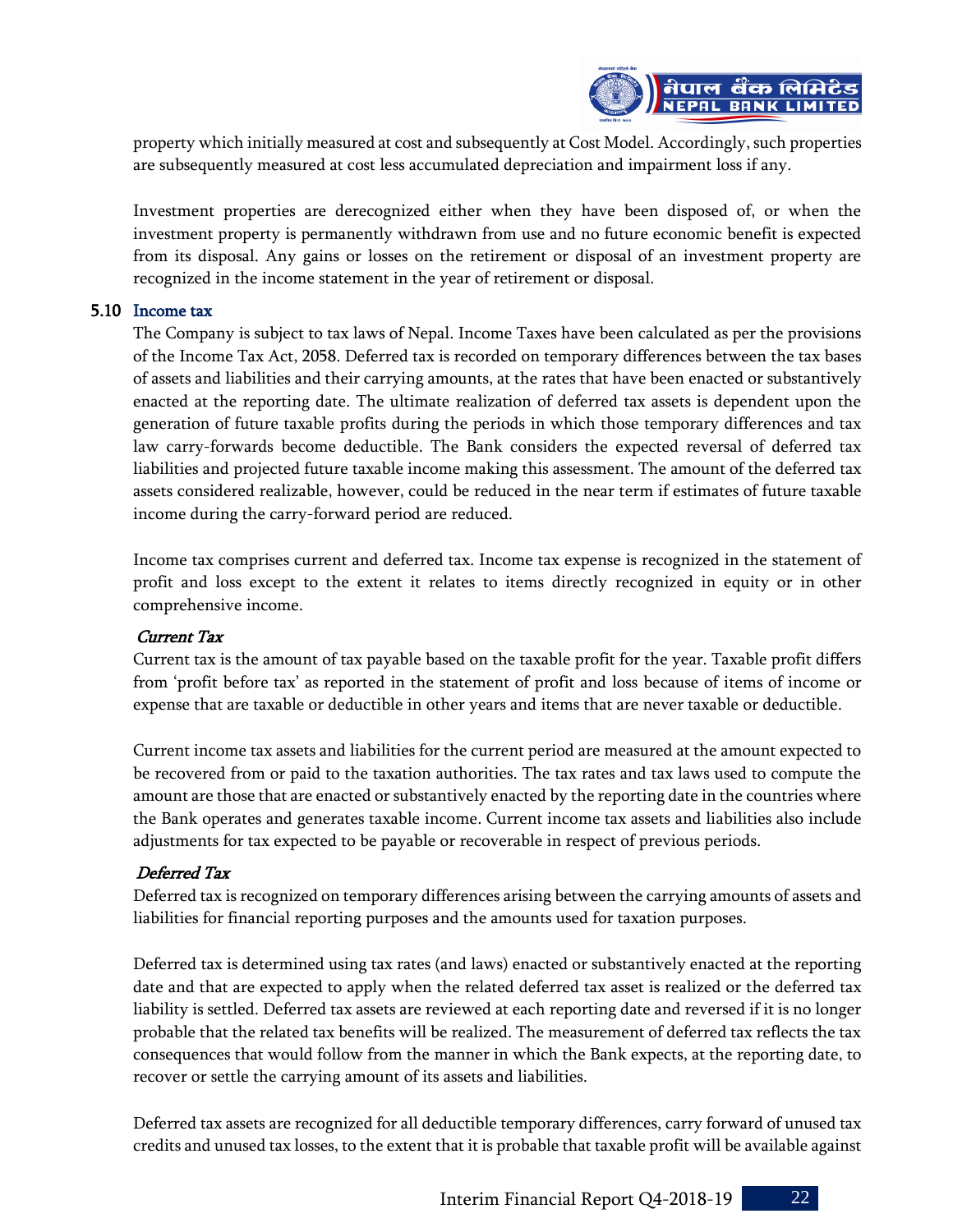

which the deductible temporary differences, and the carry forward of unused tax credits and unused tax losses can be utilized except:

- i. Where the deferred tax asset relating to the deductible temporary difference arises from the initial recognition of an asset or liability in a transaction that is not a business combination and, at the time of the transaction, affects neither the accounting profit nor taxable profit or loss.
- ii. In respect of deductible temporary differences associated with investments in subsidiaries, associates and interests in joint ventures, deferred tax assets are recognized only to the extent that it is probable that the temporary differences will reverse in the foreseeable future and taxable profit will be available against which the temporary differences can be utilized.

Deferred tax relating to items recognized in OCI is recognized in OCI. Deferred tax items are recognized in correlation to the underlying transaction either in other comprehensive income or directly in equity.

Deferred tax assets and deferred tax liabilities are offset, if a legally enforceable right exists to set off current tax assets against current income tax liabilities and the deferred taxes relate to the same taxable entity and the same taxation authority.

#### 5.11 Deposits, debt securities issued and subordinated liabilities

Bank deposits consist of money placed into the Bank by its customers. These deposits are made to deposit accounts such as fixed deposit accounts, savings accounts, margin deposit accounts, call deposit accounts and current accounts. Details and further disclosures about deposits have been explained in Note that follows.

#### 5.12 Provisions

Provisions are recognized when the Company has a present legal or constructive obligation as a result of a past event, when it is probable that an outflow of resources will be required to settle the obligation and when the amount can be reliably estimated.

The amount recognized as a provision is the best estimate of the consideration required to settle the present obligation at the end of the reporting period, taking into account the risks and uncertainties surrounding the obligation. When a provision is measured using the cash flows estimated to settle the present obligation, its carrying amount is the present value of those cash flows (when the effect of the time value of money is material).

When some or all of the economic benefits required to settle a provision are expected to be recovered from a third party, a receivable is recognized as asset if it is virtually certain that reimbursement will be received and the amount of the receivable can be measured reliably. A disclosure for contingent liabilities is made where there is:

- a possible obligation that arises from past events and whose existence will be confirmed only by the occurrence or non-occurrence of one or more uncertain future events not wholly within the control of the entity; or
- present obligation that arises from past events but is not recognized because: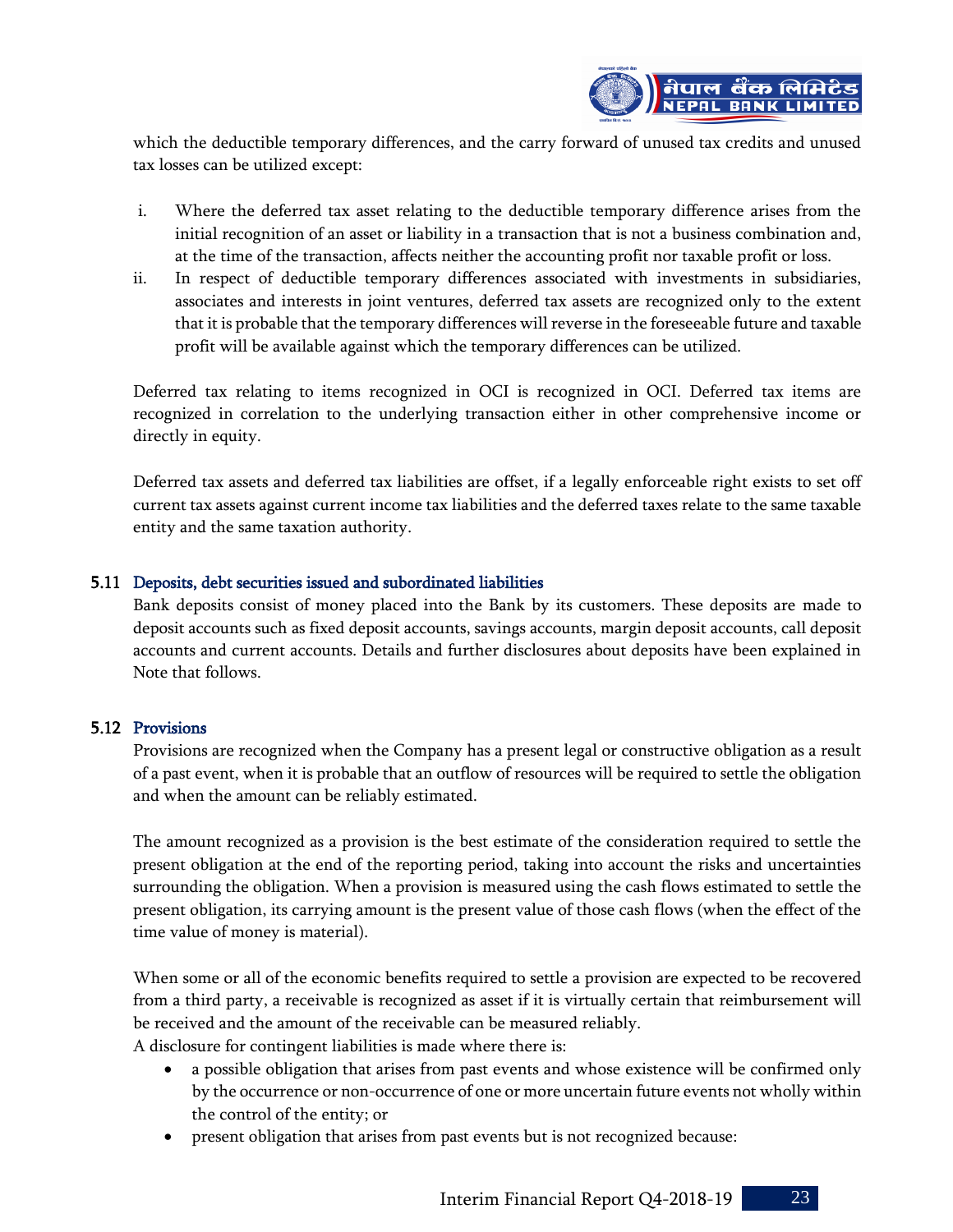

- o It is not probable that an outflow of resources embodying economic benefits will be required to settle the obligation; or
- o The amount of the obligation cannot be measured with sufficient reliability.

A contingent asset is a possible asset that arises from past events and whose existence will be confirmed only by the occurrence or non-occurrence of one or more uncertain future events not wholly within the control of the entity.

Commitments include the amount of purchase order (net of advances) issued to parties for completion of assets.

Provisions, contingent liabilities, contingent assets and commitments are reviewed at each reporting period.

Provisions for onerous contracts are recognized when the expected benefits to be derived by the Company from a contract are lower than the unavoidable costs of meeting the future obligations under the contract.

#### 5.13 Revenue Recognition

Revenue comprises of interest income, fees and commission, foreign exchange income, cards income, disposal income etc. Revenue is recognized to the extent it is probable that the economic benefits will flow to the Bank and the revenue can be reliably measured. Revenue is not recognized during the period in which its recoverability of income is not probable. The bases of incomes recognition are as below:

#### Interest income

Interest income is recognized in profit or loss using effective interest method. Effective interest rate is the rate that exactly discounts the estimated future cash payments and receipts through the expected life of financial asset or liability to the carrying amount of the asset or liability. The calculation of effective interest rate includes all transactions cost and fee and points paid or received that are integral part of the effective interest. The transaction costs include incremental costs that are directly attributable to the acquisition or issue of financial assets.

Interest income presented in statement of profit and loss includes:

- Interest income on financial assets measured at amortized cost calculated on an effective interest rate method. These financial assets include loans and advances including staff loans, investment in government securities, investment in corporate bonds, investment in NRB Bond and deposit instruments, reverse repos, inter banking lending etc.
- Interest on investment securities measured at fair value, calculated on effective interest rate.
- Income on discounted instruments like bills purchased, documents negotiation is recognized over the period of discounting on accrual basis using effective interest rate.

Interest income on all trading assets are considered to be incidental to the Bank's trading operations and are presented together with all other changes in fair value of trading assets and liabilities in net trading income.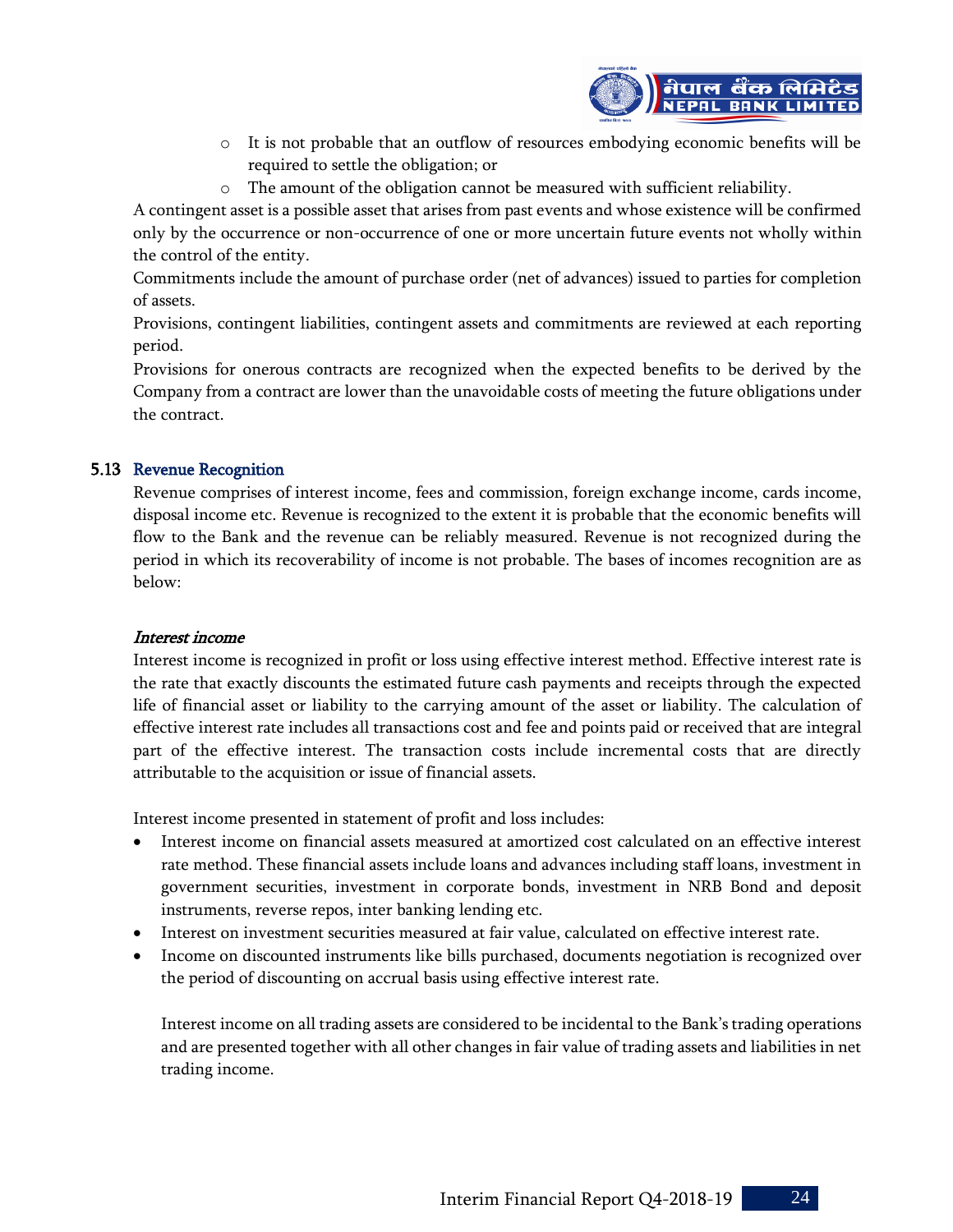

#### Fee and commission income

Fees and commission income that are integral to the effective interest rate on a financial asset are included in measurement of effective interest rate. Other fees and commission income including management fee, service charges, syndication fee, forex transaction commission, commission of issue of letter of credit and guarantee are recognized as the related services are performed.

#### Dividend income

Dividend on investment in resident company is recognized when the right to receive payment is established. Dividend income are presented in net trading income, net income from other financial instruments at fair value through profit or loss or other revenue based on the underlying classification of the equity instruments.

#### Net trading income

Results arising from trading activities include all gains and losses from changes in fair value and related interest income or expense and dividends for financial assets and financial liabilities held for trading. This includes any ineffectiveness recorded in hedging transactions. Net trading income also includes gain on foreign exchange transaction.

#### Net income from other financial instrument at fair value through Profit or Loss

Financial assets and financial liabilities classified in this category are those that have been designated by management upon initial recognition. Management may only designate an instrument at fair value through profit or loss upon initial recognition when the following criteria are met, and designation is determined on an instrument-by-instrument basis:

- The designation eliminates or significantly reduces the inconsistent treatment that would otherwise arise from measuring the assets or liabilities or recognizing gains or losses on them on a different basis.
- The assets and liabilities are part of a group of financial assets, financial liabilities or both, which are managed and their performance evaluated on a fair value basis, in accordance with a documented risk management or investment strategy.
- The financial instrument contains one or more embedded derivatives, which significantly modify the cash flows that would otherwise be required by the contract.

Financial assets and financial liabilities at fair value through profit or loss are recorded in the statement of financial position at fair value. Changes in fair value are recorded in Net gain or loss on financial assets and liabilities designated at fair value through profit or loss is recognized in statement of Profit or Loss. Interest earned or incurred is accrued in Interest income or Interest expense, respectively, using the effective interest rate (EIR), while dividend income is recorded in other operating income when the right to the payment has been established.

#### 5.14 Interest expense

Interest expense on all financial liabilities including deposits are recognized in profit or loss using effective interest rate method. Interest expense on all trading liabilities are considered to be incidental to the Bank's trading operations and are presented together with all other changes in fair value of trading assets and liabilities in net trading income.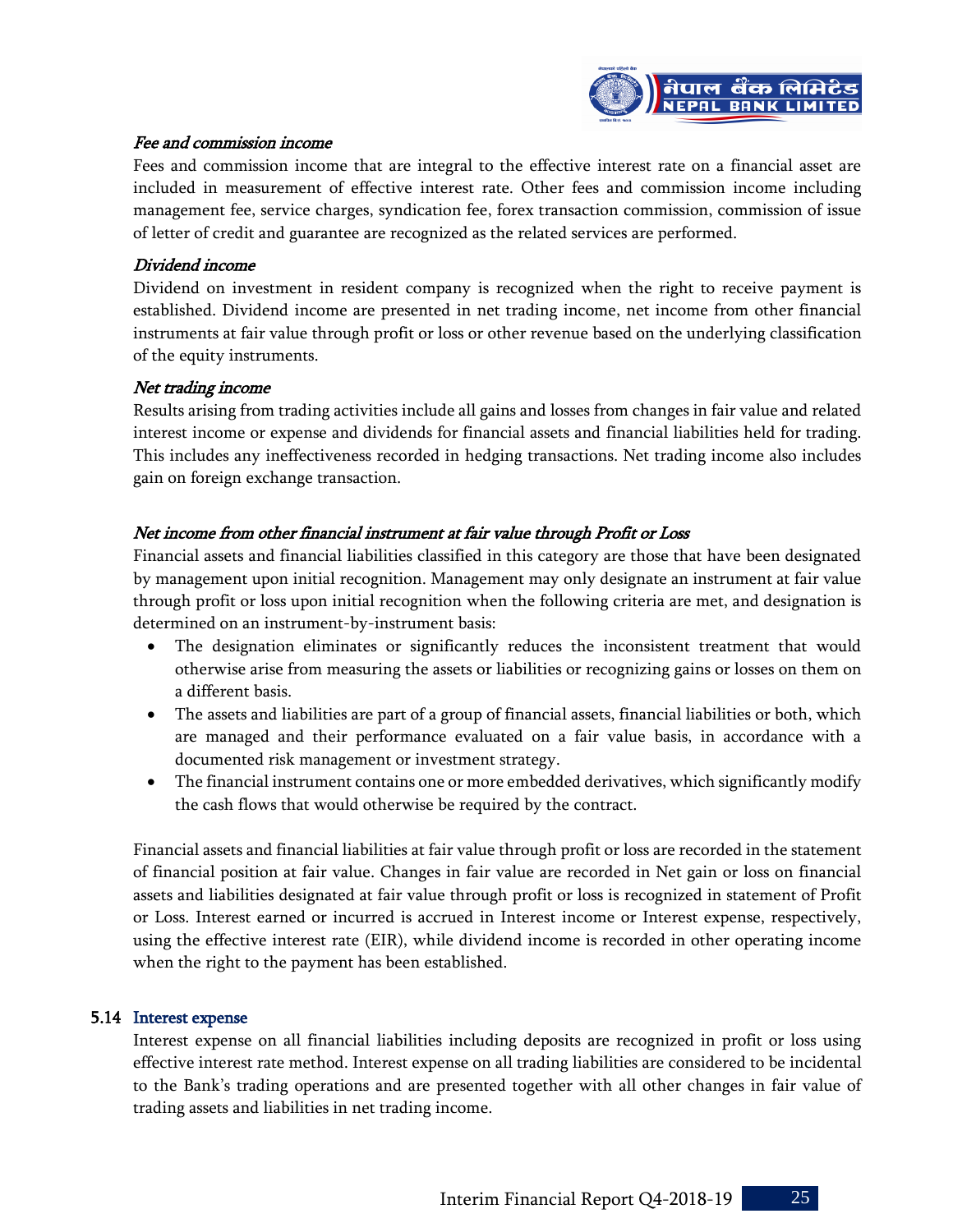

#### 5.15 Employees Benefits

#### a) Short Term Employee Benefits

Short term employee benefit obligations are measured on an undiscounted basis and are expensed as the related service is provided. A liability is also recognized for the amount expected to be paid under bonus required by the prevailing Bonus Act pay the amount as a result of past service provided by the employee and the obligation can be estimated reliably under short term employee benefits.

Short-term employee benefits include all the following items (if payable within 12 months after the end of the reporting period):

- wages, salaries and social security contributions;
- paid annual leave and paid sick leave;
- non-monetary benefits

#### b) Post-Employment Benefit Plan

Post-employment benefit plan includes followings:

#### i. Defined Contribution Plan

A defined contribution plan is a post-employment benefit plan under which an entity pays a fixed contribution to a separate entity and has no legal or constructive obligation to pay future amounts. Obligations for contributions to defined contribution plans are recognized as personnel expense in profit or loss in the periods during which the related service are rendered by employees. Pre-paid contributions are recognized as an asset to the extent that cash refund or reduction in future payments is available. Contributions to a defined contribution plan being due for more than 12 months after the end of the period in which the employee render the service are discounted at their present value. The following are the defined contribution plan provided by the Bank to its employees:

#### a) Employees Provident Fund

In accordance with law, all employees of the Bank are entitled to receive benefits under the provident fund, a defined contribution plan in which both the employee and the Bank contribute monthly at a pre-determined rate (currently, 10% of the basic salary plus grades). Bank does not assume any future liability for provident fund benefits other than its annual contribution.

#### ii. Defined Benefit Plan

The Bank provides Pension & Gratuity Plan, Retirement Plan and Leave Encashment Plan (in terms of Annual Leave and Sick Leave) as defined benefits to its employees. These benefits are postemployment benefit plans and are paid based on length of service. These benefit plans are funded whereas the Bank makes earmark investment of these funds. The gratuity plan provides for lump sum payments to vested employees at retirement or upon death while in employment or on termination of employment for an amount equivalent defined days' eligible salary payable for each completed year of service.

The pension plan provides for lump sum payments to vested employees at retirement or equated payment till death of the employee (and half thereafter to the spouse of the employee). Further, employees of the Bank are entitled to avail Annual Leave and Sick Leave. The employees can carry forward the un-availed leave and are entitled to encash the cumulative leave at the time of the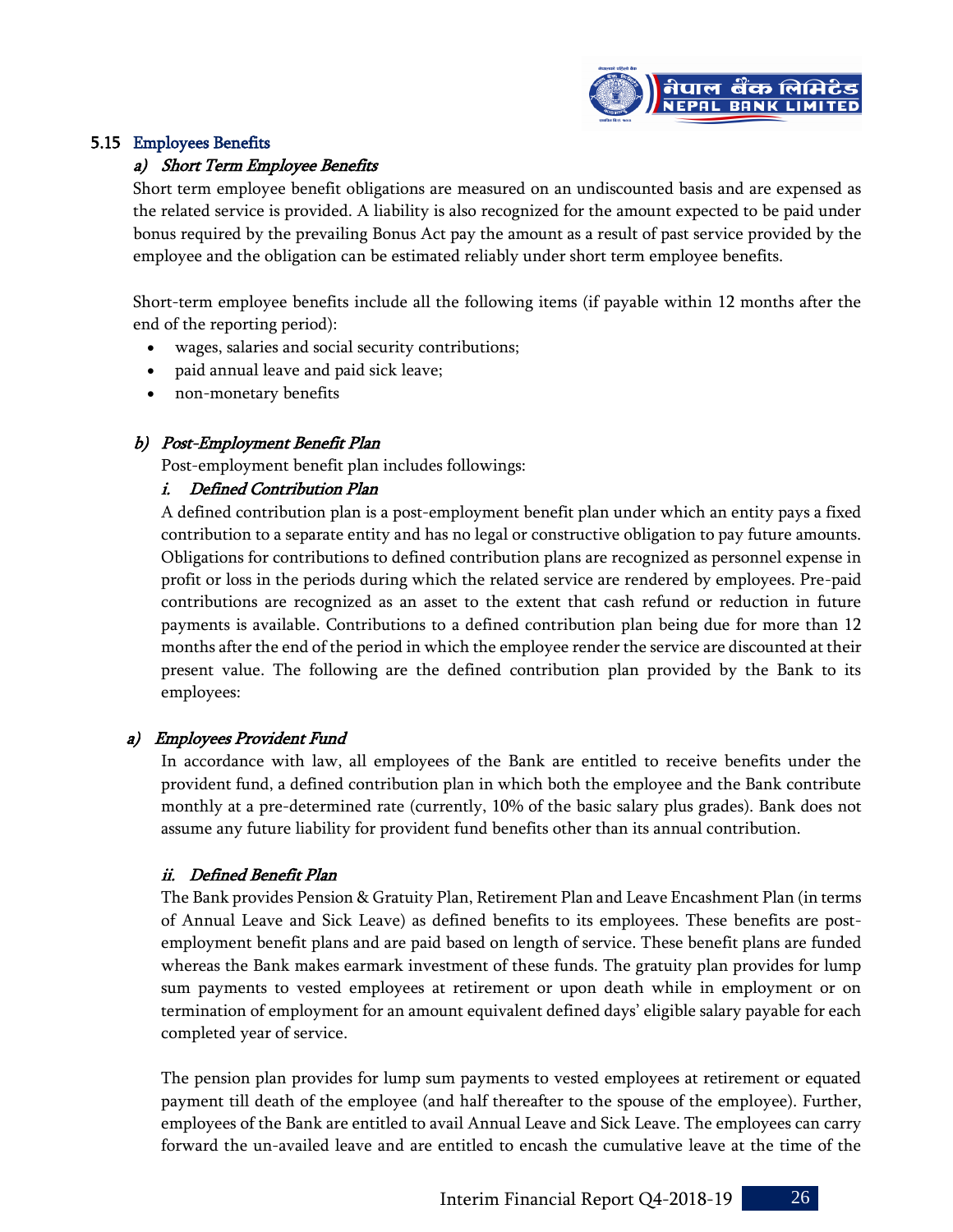

retirement. The obligation under these plans is calculated by a qualified actuary every year using projected unit credit method.

The following are the defined benefit plans provided by the Bank to its employees:

#### a) Gratuity

Bank provides for gratuity on accrual basis covering eligible employees in terms of Employee Service Byelaws of the Bank. The plan provides for lump sum payments to vested employees at retirement or upon death while in employment or on termination of employment for an amount equivalent defined days' eligible salary payable for each completed years of service. The Bank accounts for the liability for gratuity as per the actuarial valuation.

#### b) Leave Salary

The employees of the Bank are entitled to carry forward a part of their unavailed/ unutilized leave subject to a maximum limit. The employees can encash unavailed/ unutilized leave partially in terms of Employee Service Byelaws of the Bank. The Bank accounts for the liability for accumulated leave as per the actuarial valuation.

#### c) Termination Benefits

Termination benefits are recognized as expense when the Bank is demonstrably committed, without realistic possibility of withdrawal, to a formal plan to provide termination benefits to employees as a result of an offer made to encourage voluntary redundancy. Termination benefits are recognized if the Banks made an offer for voluntary redundancy, it is probable that the offer will be accepted and the number of acceptances can be measured reliably. If the benefits are payable in more than 12 months after the reporting date, they are discounted to their present value.

#### 5.16 Leases

The determination of whether an arrangement is a lease, or contains a lease, is based on the substance of the arrangement at the inception date and requires an assessment of whether the fulfillment of the arrangement is dependent on the use of a specific asset or assets and the arrangement conveys a right to use the asset, even if that right is not explicitly specified in an arrangement.

#### The Bank as a Lessee:

Finance leases that transfer to the Bank substantially all of the risks and benefits incidental to ownership of the leased item, are capitalized at the commencement of the lease at the fair value of the leased property or, if lower, at the present value of the minimum lease payments. Lease payments are apportioned between finance charges and reduction of the lease liability so as to achieve a constant rate of interest on the remaining balance of the liability. Finance charges are recognized in Finance cost in the income statement.

Leased assets are depreciated over the useful life of the asset. However, if there is no reasonable certainty that the Bank will obtain ownership by the end of the lease term, the asset is depreciated over the shorter of the estimated useful life of the asset and the lease term.

Leases that do not transfer to the Bank substantially all the risks and benefits incidental to ownership of the leased items are operating leases. Operating lease payments are recognized as an expense in the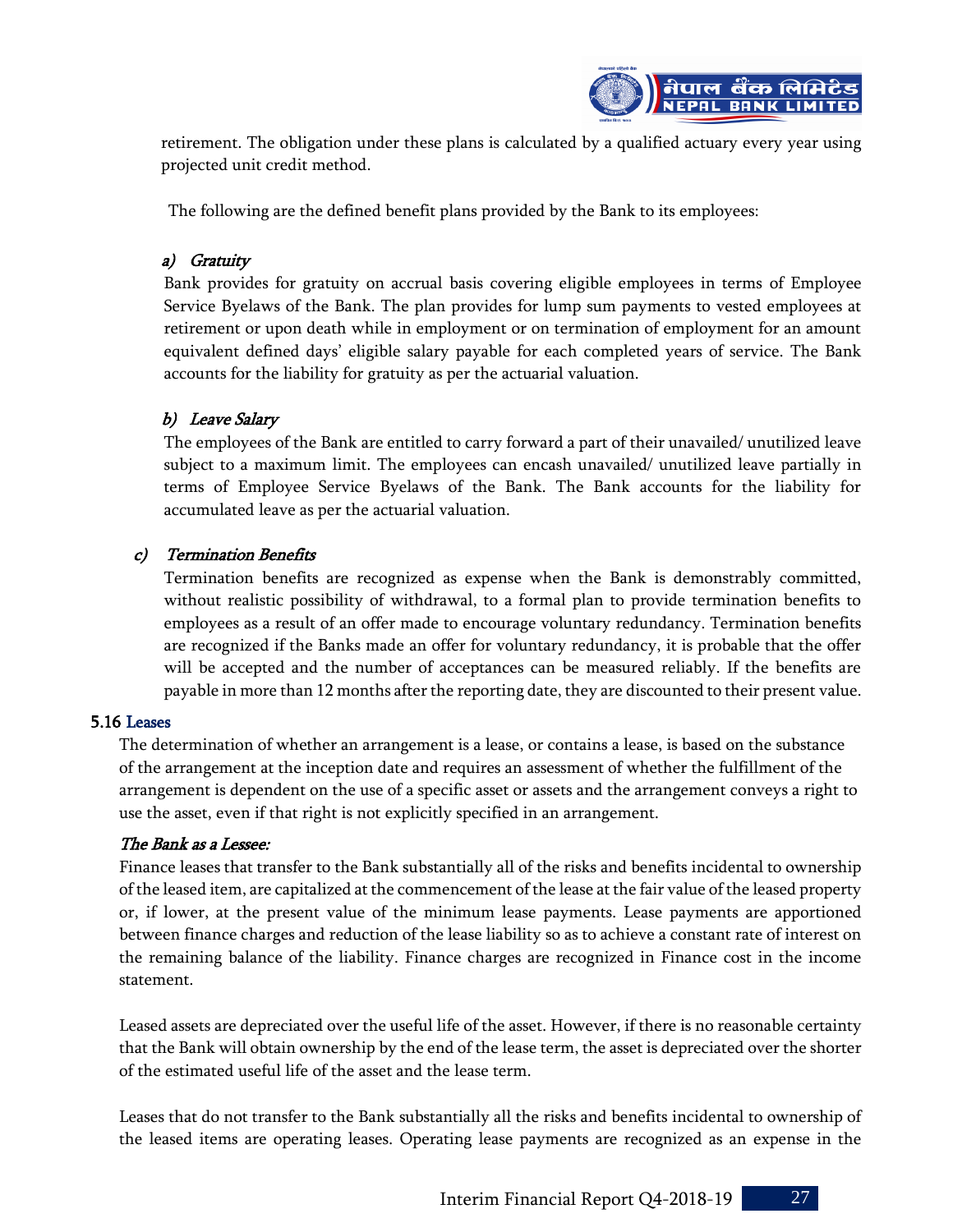

income statement on a straight-line basis over the lease term. Where the rentals are structured solely to increase in line with expected general inflation to compensate for the lessor's expected inflationary cost increases, such increases are recognized in the year in which such benefits accrue. Contingent rentals are recognized as an expense in the period in which they are incurred.

#### The Bank as a lessor

Leases in which the Bank does not transfer substantially all of the risks and benefits of ownership of the asset are classified as operating leases. Initial direct costs incurred in negotiating an operating lease are added to the carrying amount of the leased asset and recognized over the lease term on the same bases as rental income. Contingent rents are recognized as revenue in the period in which they are earned.

#### 5.17 Foreign Currency translation

The items included in the financial statements of the entity are measured using the functional currency of the Bank which Nepalese Rupees is using the exchange rates prevailing at the dates when the transactions were affected.

Monetary assets and liabilities denominated in foreign currencies are translated into the functional currency at the buying rate of exchange at the balance sheet date. Any resulting exchange differences are included in the "Other Operating Income" in statement of profit or loss.

Non-monetary assets and liabilities that are measured at historical cost in a foreign currency are translated into the functional currency using the rate of exchange at the date of initial transaction. Nonmonetary item assets and liabilities measured at fair value in a foreign currency are translated into the functional currency using the rate of exchange at the date the fair value was determined.

Foreign exchange differences arising on settlement of monetary items is included in "Net Trading Income" in statement of profit or loss.

#### 5.18 Financial guarantee and loan commitment

The Bank makes available to its customers guarantees that may require that the Bank makes payments on their behalf and enters into commitments to extend credit lines to secure their liquidity needs. Letters of credit and guarantees (including standby letters of credit) commit the Bank to make payments on behalf of customers in the event of a specific act, generally related to the import or export of goods. Such commitments expose the Bank to similar risks to loans and are mitigated by the same control processes and policies.

#### 5.19 Share capital and reserves

The Bank classifies the capital instruments as equity instruments or financial liabilities in accordance with the substance with the contractual terms of the instruments. Equity is defined as residual interest in total assets of an entity after deducting all its liabilities. Common shares are classified as equity of the Bank and distributions thereon are presented in statement of changes in equity.

The Bank is required to maintain the capital adequacy ratio imposed by the regulator. The ratio is fixed at 11% for current year and the Bank has maintained the ratio equal to 17.41% as at Ashad end 2075.

Incremental costs directly attributable to issue of an equity instruments are deducted from the equity.

Interim Financial Report Q4-2018-19 28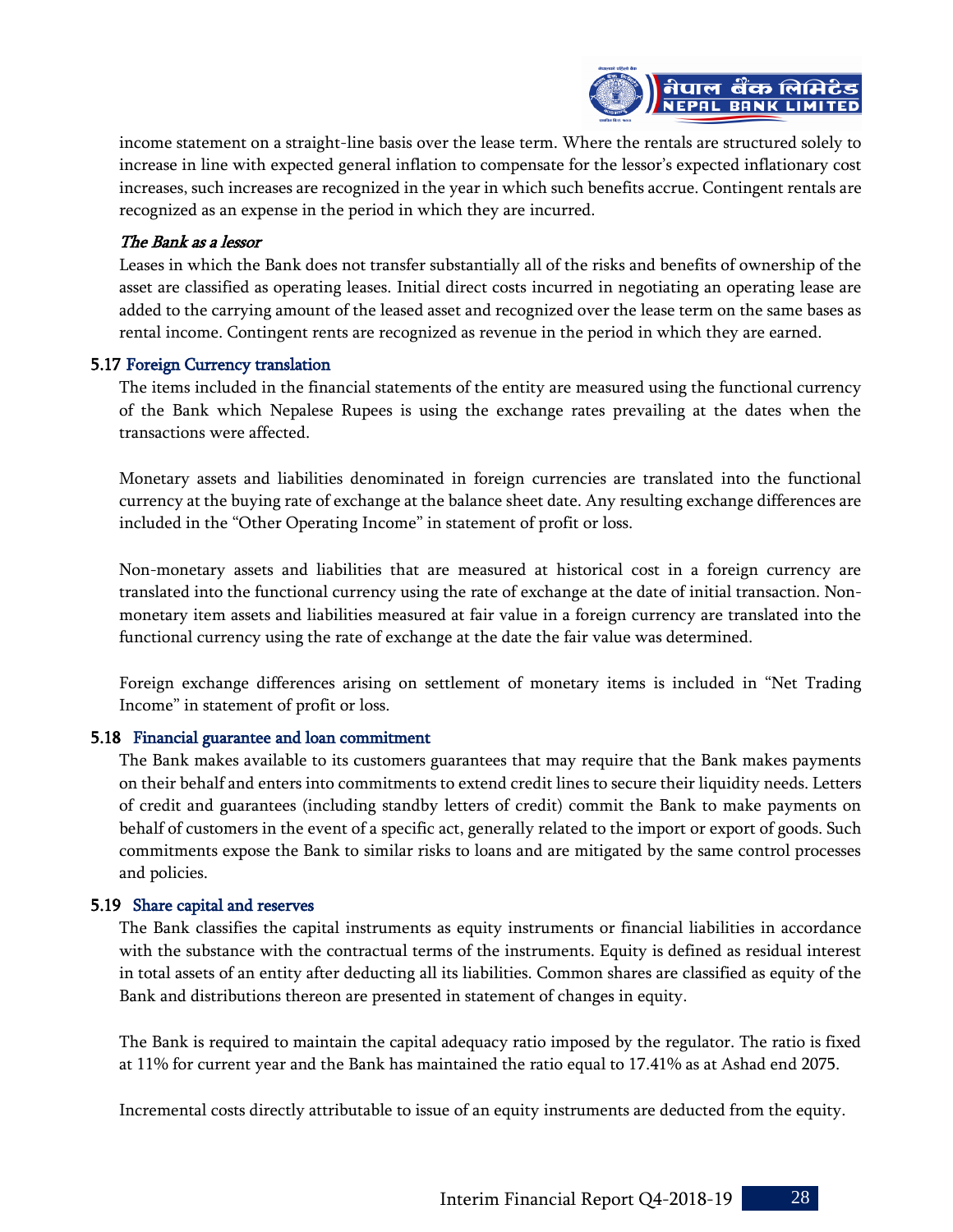

#### 5.20 Earnings per share including diluted

Basic earnings per share is computed by dividing the profit/ (loss) for the year by the weighted average number of equity shares outstanding during the year.

Diluted earnings per share is computed by dividing the profit/ (loss) for the year as adjusted for dividend, interest and other charges to expense or income (net of any attributable taxes) relating to the dilutive potential equity shares, by the weighted average number of equity shares considered for deriving basic earnings per share and the weighted average number of equity shares which could have been issued on the conversion of all dilutive potential equity shares. Potential equity shares are deemed to be dilutive only if their conversion to equity shares would decrease the net profit per share from continuing ordinary operations. Potential dilutive equity shares are deemed to be converted as at the beginning of the period, unless they have been issued at a later date.

There have been no transactions involving ordinary shares or potential ordinary shares between the reporting date and the date of the completion of these financial statements which would require the restatement of earnings per share.

#### 6. Segment Information

A. Information about reportable Segment

| <b>Particulars</b>                 | <b>Banking</b>  |                         | Treasury       |                | Remittance      |                     | <b>Government Transaction</b> |               | All Other       |                | <b>Total</b>    |                 |
|------------------------------------|-----------------|-------------------------|----------------|----------------|-----------------|---------------------|-------------------------------|---------------|-----------------|----------------|-----------------|-----------------|
|                                    | ဉ် ဦ<br>၃       | ÷<br>ပီ<br>$\mathbf{p}$ | ıο             | ding           | $\ddot{\sigma}$ | ling<br>ear<br>ិ ដំ | įį                            | ding<br>បំ ដំ | j<br>J          |                |                 | $\mathbf{a}$    |
| Revenues from external customers   | 9,685,457,788   | 8,882,916,623           | 712,446,588    | 597,329,442    | 115,189,718     | 39,815,377          | 538,256,210                   | 439,169,085   | 1,000,644,069   | 744,639,215    | 12.051.994.372  | 10,703,869,741  |
| Intersegment revenues              |                 |                         |                |                |                 |                     |                               |               |                 |                |                 |                 |
| Segment Profit / (Loss) before tax | 5,125,119,555   | 6,533,363,329           | 712,446,588    | 586,890,804    | 104,968,883     | 39,815,377          | 538,256,210                   | 439,169,085   | (1,852,493,832) | 205,596,457    | 4,628,297,403   | 7,804,835,052   |
| <b>Segment Assets</b>              | 95,717,347,868  | 78,004,405,010          | 28,130,036,519 | 21,635,591,513 |                 |                     | 7,947,963,340                 |               | 34,116,034,616  | 38,964,354,946 | 165,911,382,342 | 138,604,351,468 |
| <b>Segment liabilities</b>         | 118,317,961,671 | 99, 831, 378, 193       |                |                |                 |                     |                               |               | 18.155.502.242  | 6,657,792,930  | 136,473,463,913 | 106,489,171,123 |

#### B. Reconciliation of reportable segment profit or loss

| <b>Particulars</b>                                 | <b>Current Quarter</b> | Corresponding<br>Previous year Quarter |
|----------------------------------------------------|------------------------|----------------------------------------|
| Total profit before tax for reportable<br>segments | 6,480,791,235          | 7,599,238,595                          |
| Profit before tax for other Segments               | (1,852,493,832)        | 205,596,457                            |
| Elimination of inter-segment profit                |                        |                                        |
| Elimination of discontinued operation              |                        |                                        |
| Unallocated amounts:                               |                        |                                        |
| - Other Corporate expenses                         | 2,853,137,901          | 4,790,368,973                          |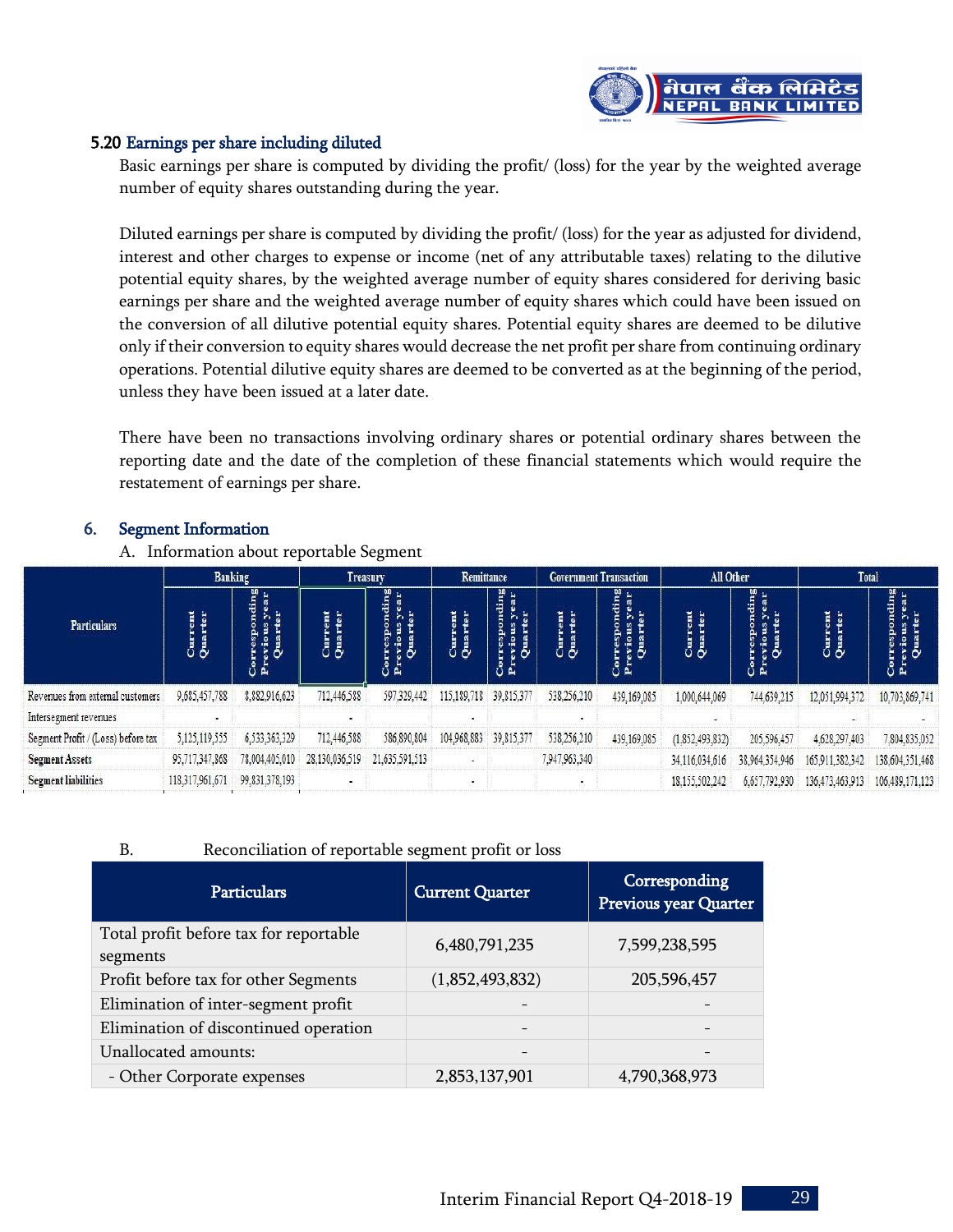

#### 7. Related parties disclosures

The related parties of the Bank which meets the definition of related parties as defined in "NAS 24 Related Parties Disclosure" are as follows:

#### 7.1 Nepal Government

Nepal Government holds 51% shares in the bank and representation in the board of directors of the bank, is considered to be related party to the bank.

#### 7.2 Key Management Personnel (KMP)

The key management personnel are those persons having authority and responsibility of planning, directing and controlling the activities of the entity, directly or indirectly including any director. The key management of the Bank includes members of its Board of Directors, Chief Executive Officer, and other higher-level employee of the Bank. The name of the key management personnel who were holding various positions in the office during the year (As at Ashad End 2076) were as follows:

#### Name of Directors

| <b>Name</b>           |         |
|-----------------------|---------|
| Basudev Adhikari      | hairman |
| Harisaran Pudasaini   | Member  |
| Dipendra Bikram Thapa | Member  |
| Dr. Umakanta Silwal   | Member  |
| Ganga Prasad Gyawali  | Member  |

| Name of the Key Management Personnel | <b>Post</b>                              |  |  |  |
|--------------------------------------|------------------------------------------|--|--|--|
| Krishna Bahadur Adhikari             | Acting Chief Executive Officer           |  |  |  |
| Samata Panta                         | Assistant Chief Executive officer        |  |  |  |
| Laxman Poudel                        | Assistant Chief Executive officer        |  |  |  |
| Bishwo Raj Baral                     | Acting Assistant Chief Executive officer |  |  |  |
| Prakash Kumar Adhikari               | Acting Assistant Chief Executive Officer |  |  |  |
| Suresh Kumar Karna                   | <b>Chief Operating Officer</b>           |  |  |  |
| Devendra Pratap Shah                 | Former Chief Executive Officer           |  |  |  |
| Raju Nath Khanal                     | Former Deputy Chief Executive Officer    |  |  |  |
| Durga Raj Regmi                      | Former Expert- Deputy Chief Executive    |  |  |  |
|                                      | Officer                                  |  |  |  |
| Shyam Sundar Kadel                   | Former Assistant chief Executive Officer |  |  |  |
| Dilli Ram Sharma                     | Former Acting Assistant chief Executive  |  |  |  |
|                                      | Officer                                  |  |  |  |

#### 7.3 Compensation to Key Management Personnel

The members of Board of Directors are entitled for meeting allowances. Salary and allowances are provided to Chief Executive Officer and other member of the management team. Salary and Allowances paid to the Chief Executive Officer is based on the contract entered by the Bank with him whereas compensation paid to other members of management team are governed by Employees Byelaws and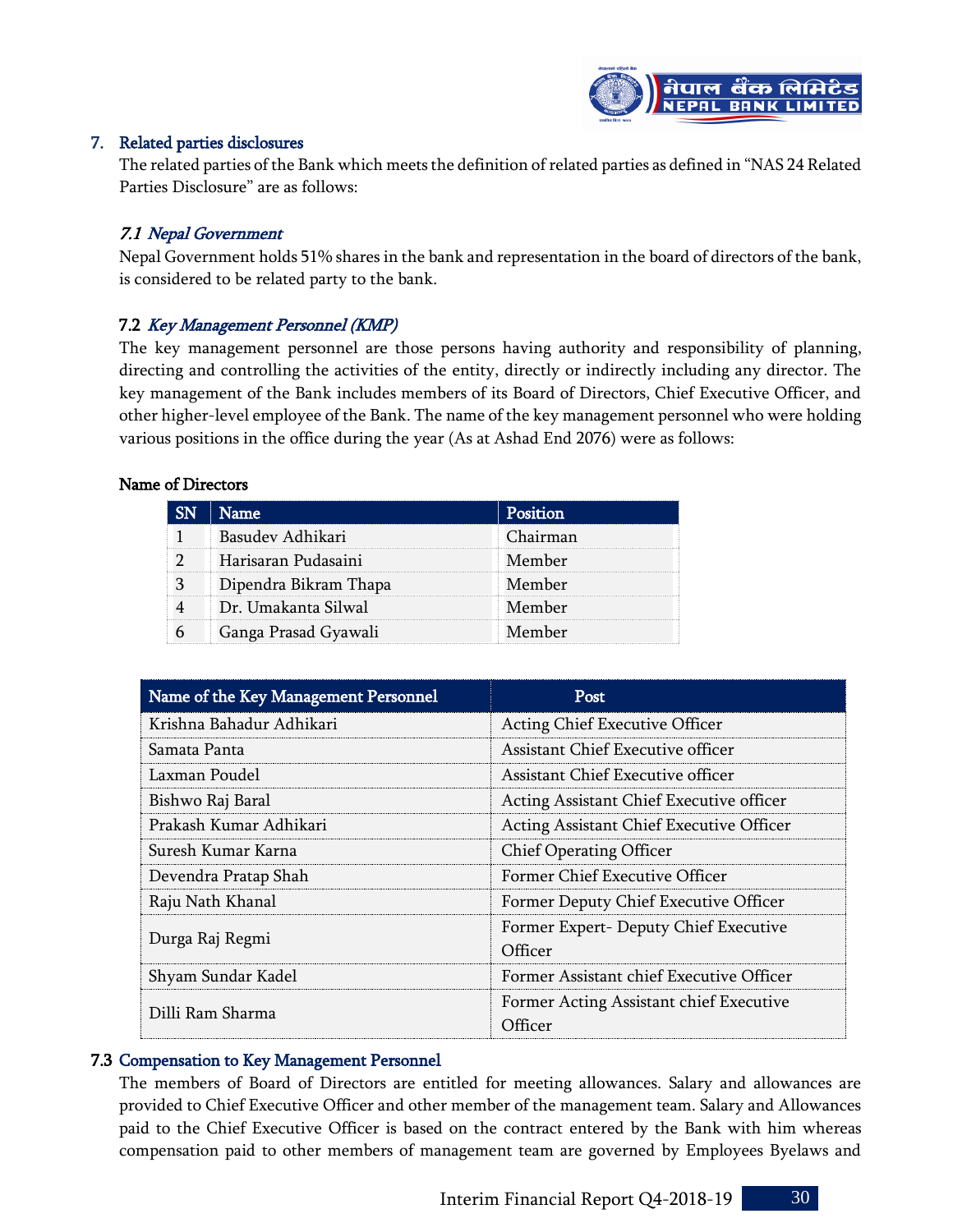

decisions made by management time to time in this regard. In addition to salaries and allowances, noncash benefits like vehicle facility, subsidized rate employees' loan, and termination benefits are also provided to KMP.

The details relating to compensation paid to key management personnel (Director's only) were as follows:

| <b>Particulars</b> | Upto Ashad End 2076 |
|--------------------|---------------------|
| Director's Fee     | 5,025,000           |
| Other Expenses     | 1,314,425.86        |
| Total              | 6,339,425.86        |

The details relating to compensation paid to key management personnel other than directors were as follows:

| <b>Particulars</b>                               | $\sf Total$ |
|--------------------------------------------------|-------------|
| Remuneration                                     | 19,382,053  |
| Payment under 7 Year Pension Plan (Retired KMPs) | 10,168,167  |
| Retirement Benefit (Retired KMPs)                | 8.485.64    |
| Gratuity (Retired KMPs)                          | 5,084,60    |
| Leave                                            | 1,961,873   |
|                                                  |             |

Besides above remuneration, other facilities like staff loan facilities and vehicle facilities were provided to KMPs as per the staff bylaws of the bank.

#### 8. Dividend paid (aggregate or per share) separately for ordinary shares or other shares

The bank has not paid any dividend during the reporting period

#### 9. Issues, repurchase and repayment of debt and equity securities

The bank had issued 17,684,858 ordinary share through further public offering (FPO) at Rs. 280 per share at premium of Rs. 180 per share. Listing is completed till the reporting period. The bank has incurred share issue expenses of Rs. 53,300,484 for issuance of shares through FPO and has been deducted from share premium.

#### 10.Events after interim period

There are no material events after reporting date affecting financial status as on Ashad End 2076.

#### 11.Effect of changes in the composition of the entity during the interim period including merger and acquisition

After the issue of ordinary shares through further public offering the holding of Nepal Governments stands at 51% as on Ashad End 2076 which was 62.21% as at Asadh end 2075.

There is no merger or acquisition effecting the changes in the composition of the bank during the interim period as on Ashad end 2076.

#### 12.Use of Carve-outs Adjustment

12.1.1 For Impairment Calculation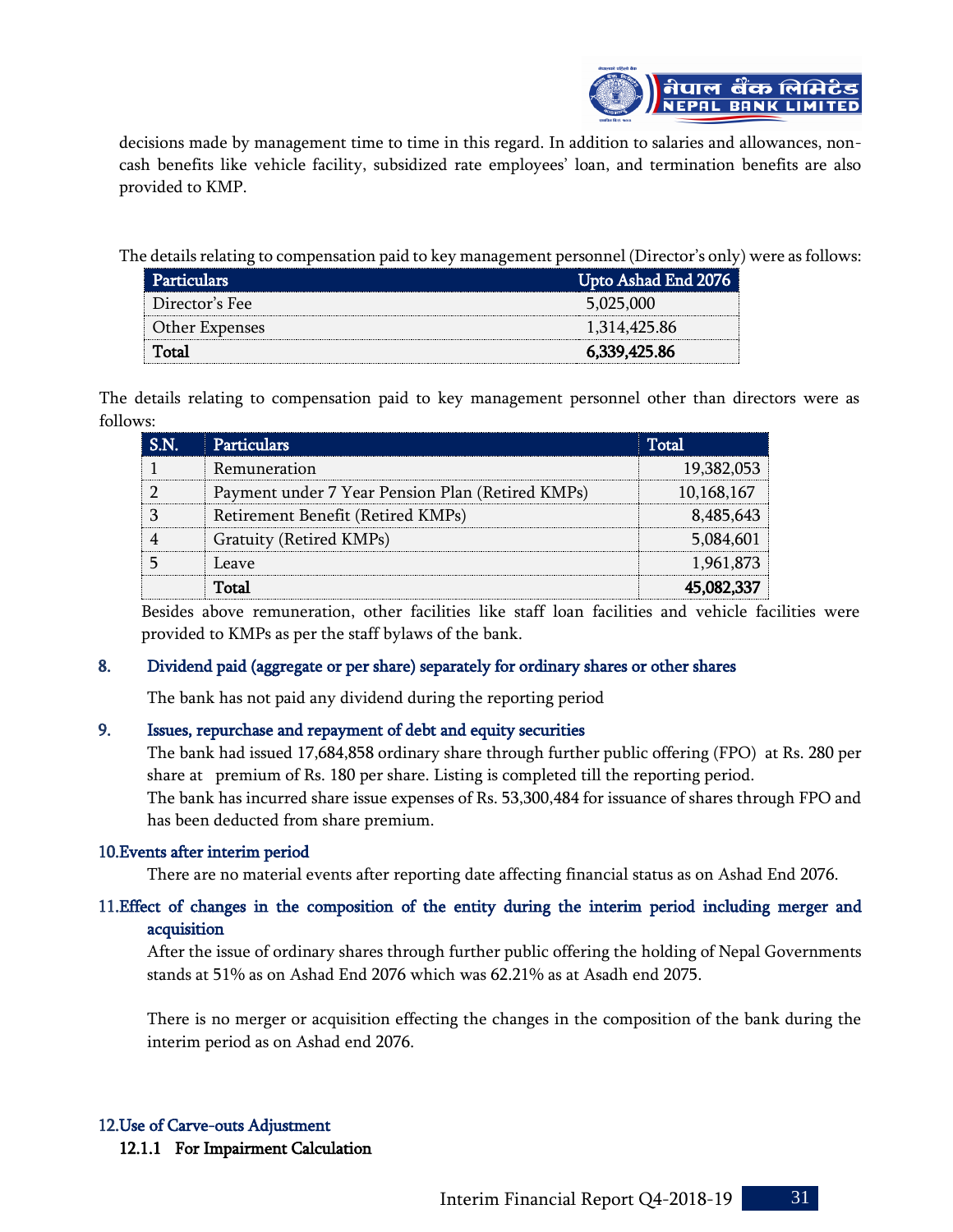

An entity shall assess at the end of each reporting period whether there is any objective evidence that a financial asset or group of financial assets measured at amortized cost is impaired. If any such evidence exists, the entity shall apply paragraph 63 of NAS 39: Financial Instruments: Recognition and Measurement, to determine the amount of any impairment loss unless the entity is bank or financial institutions registered as per Bank and Financial Institutions Act, 2073. Bank and Financial Institutions shall measure impairment loss on loan and advances as higher of amount derived as per prudential norms prescribed by Nepal Rastra Bank and amount determined as per paragraph 63. However, bank and financial institutions shall apply paragraph 63 of NAS 39: Financial Instruments: Recognition and Measurement to determine the amount of impairment loss on financial assets other than loan and advances.

#### IMPAIRMENT AS PER NAS 39

| Loans and advances to Customers                         | As at 31 <sup>st</sup> Ashad 2076 |
|---------------------------------------------------------|-----------------------------------|
| Loans and advances to Customers (A)                     | 94, 321, 149, 815                 |
| Less:                                                   |                                   |
| Impairment allowances $(a + b)$                         | (1,860,914,429)                   |
| Collective Allowances (a)                               | (1,223,537,014)                   |
| Individual Allowances (b)                               | (637, 377, 415)                   |
| Impairment as percentage of Total Loans<br>and advances | 1 ዓ7%                             |

The impact of the application of carve-out in the interim financial statement is as under:

|                                     | Figures in NPR |
|-------------------------------------|----------------|
| Impairment Loss as per NFRS         | 1,860,914,429  |
| Impairment Loss as per norms of NRB | 2,916,077,689  |

Using the carve-out issued by Institute of Chartered Accountant of Nepal, the higher of the above is taken into consideration for impairment loss on loan and advances for preparation of interim financial statement.

#### 12.2 For Using Effective Interest rate

During the reporting period Bank has used the exemption for not calculating Interest Income using Effective Interest Rate (EIR) as Bank has considered such calculation to be impracticable. Accordingly, Bank has used Normal interest rate to charge interest income.

#### 12.3 Interest calculation on Impaired Loan and advances

NAS 39 requires when a financial asset or a group of similar financial assets has been written down as a result of an impairment loss, interest income is thereafter recognized using the rate of interest used to discount the future cash flows for the purpose of measuring the impairment loss. The Bank has not considered fees and transaction cost being immaterial. The interest income has been calculated using EIR.

Interest income on loan and advances that are overdue for more than 180 days are not recognized as Interest income citing the recoverability of such amount.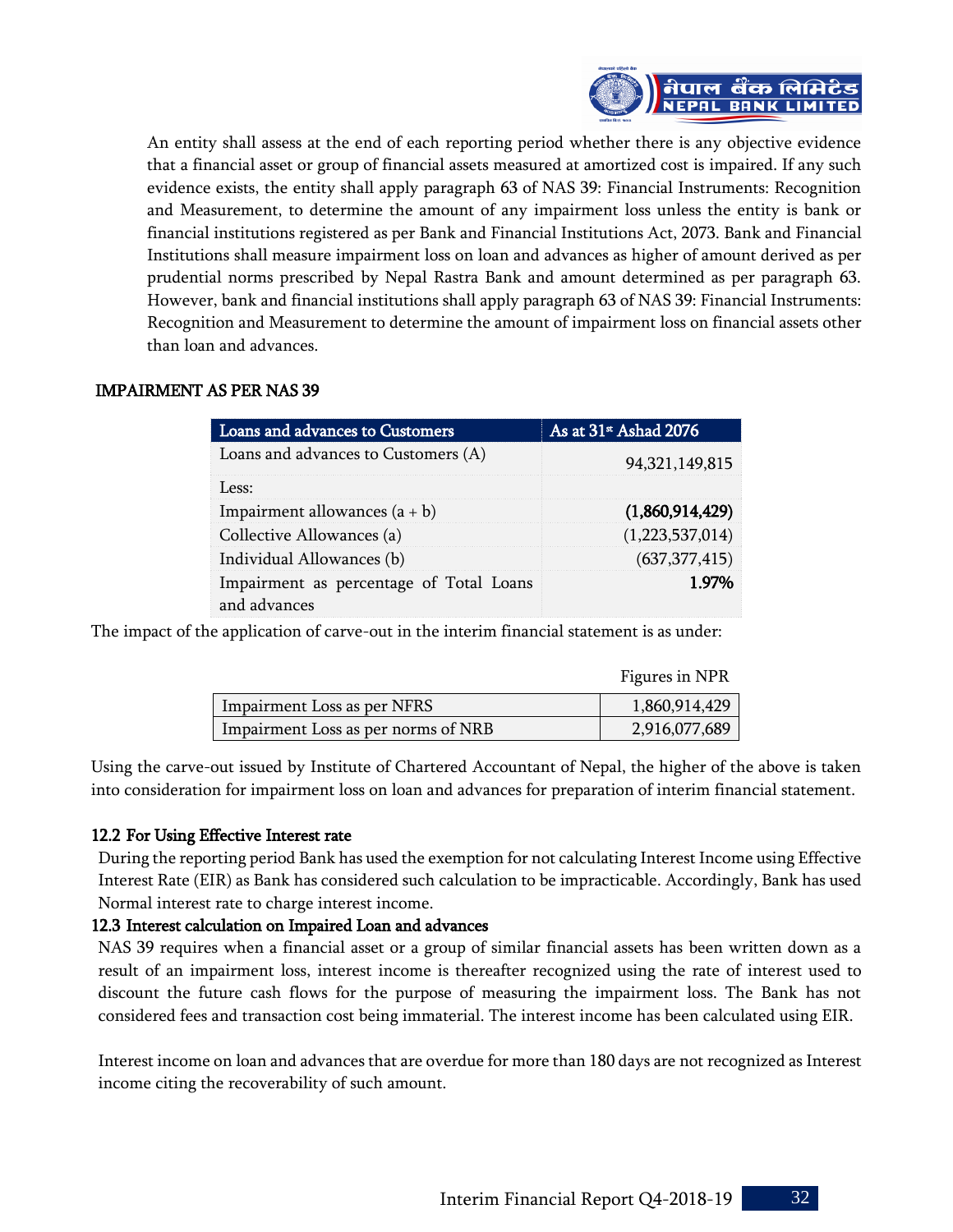

**Disclosure as per Securities Registration and Issuance Regulation, 2073 (Related to sub Rule (1) of Rule 26)**

#### **1. Financial Statements**

**A. Statement of Financial Position and statement of profit or Loss** Published along with this report

#### **B. Related Party Disclosure**

Parties are considered to be related if any one party has the ability to control the other party or exercise the significant influence over the other party in making financial or operation decision.

Nepal Government holds 51% shares in the bank and has representation in the board of directors of the bank, is considered to be related party to the bank.

The directors, chief executive officer and other key management personnel are also considered to be related party to the bank. No transaction between bank and KMPs was observed other than as prescribed under service bye-laws of the bank and relating to remuneration.

#### **C. Major Financial Highlights**

| a. Earnings per Share           |  |                                   | NPR 27.15 d. Liquidity      |  | 28.73<br>0/2 |  |
|---------------------------------|--|-----------------------------------|-----------------------------|--|--------------|--|
| b. Market Value per Share       |  |                                   | NPR 336 e. Return on Assets |  | 1.57%        |  |
| c. Price Earnings Ratio (Times) |  | 12.37 f. Net worth per NPR 300.05 |                             |  |              |  |
|                                 |  |                                   | Share                       |  |              |  |

#### **2. Management Analysis**

- a. There have been changes in the current year income of the bank in comparison to previous year. However, the distributable profit of the bank has seen positive changes.
- b. Loans and advances alongside deposit as sources of fund have also increased.
- c. The bank is constantly improving its IT infrastructures, expanding branches as per management intention as well as regulators requirement, adopting digitization as the ultimate means to achieve competitiveness.
- d. The bank is working on building rigorous risk management framework, resilient AML/CFT infrastructure.
- e. The bank aims to achieve its financial goals through sustainable profitability and measured growth in balance sheet size. Our business models remain robust and we continue to seek sound growth with the high degree of our customers' satisfaction.

#### **3. Details relating to legal action**

Except in the normal course of banking business, no law-suits of material nature have been filed by or against the bank/promoters/directors on account of violation of prevailing laws or commission of criminal offences or financial crime.

#### **4. Analysis of share transaction and progress of the bank**

- a. Management view on share transaction of the bank at securities market Since price and transaction of the bank's shares are being determined at Nepal Stock Exchange through open share market operations, management view on this is neutral.
- b. Maximum, minimum and last share price of the bank including total number of shares traded and days of transaction during the quarter.